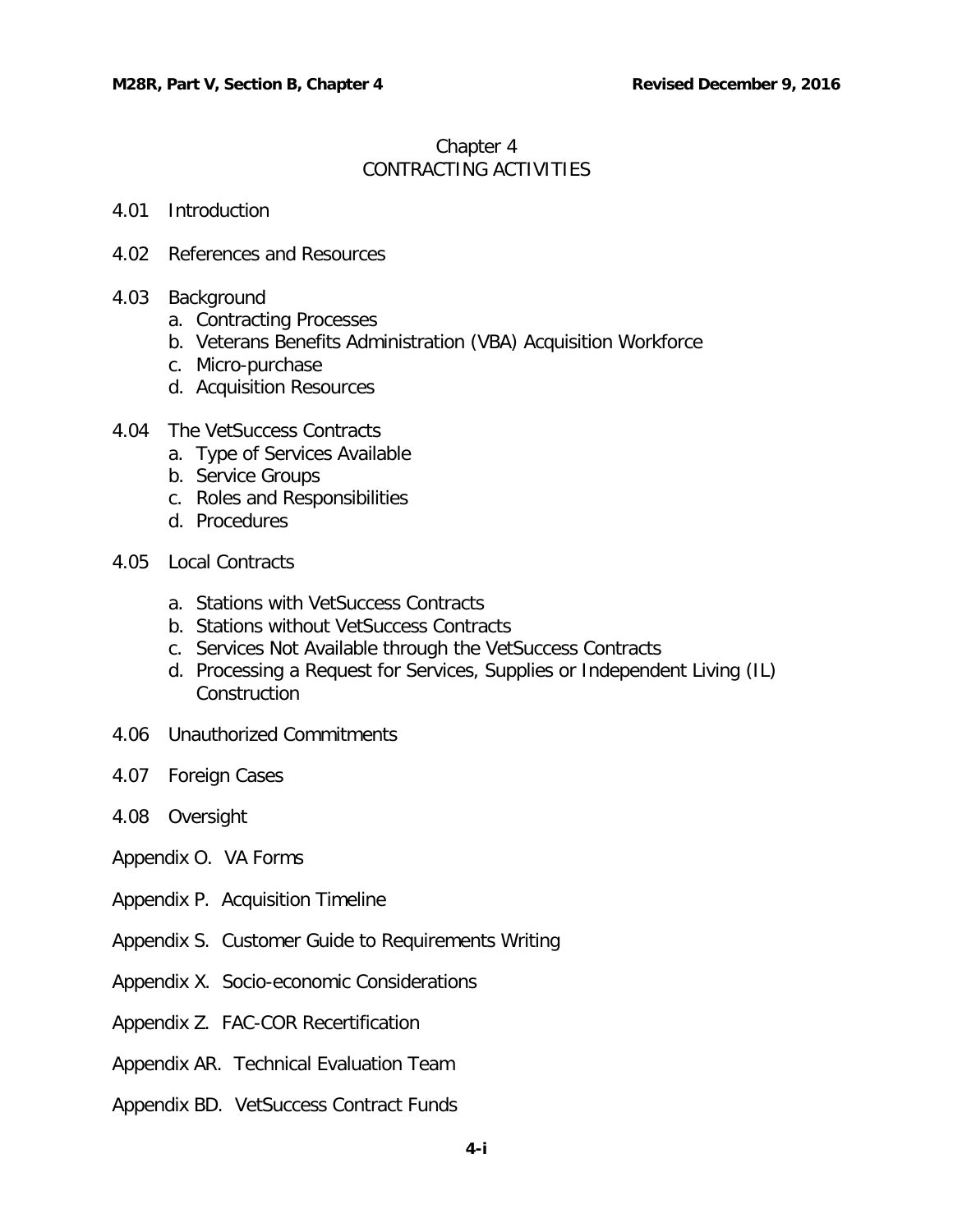## **M28R, Part V, Section B, Chapter 4 Revised December 9, 2016**

Appendix BG. VetSuccess Contractor Information

Appendix BN. After the Contract is Awarded

Appendix BQ. Acquisition Glossary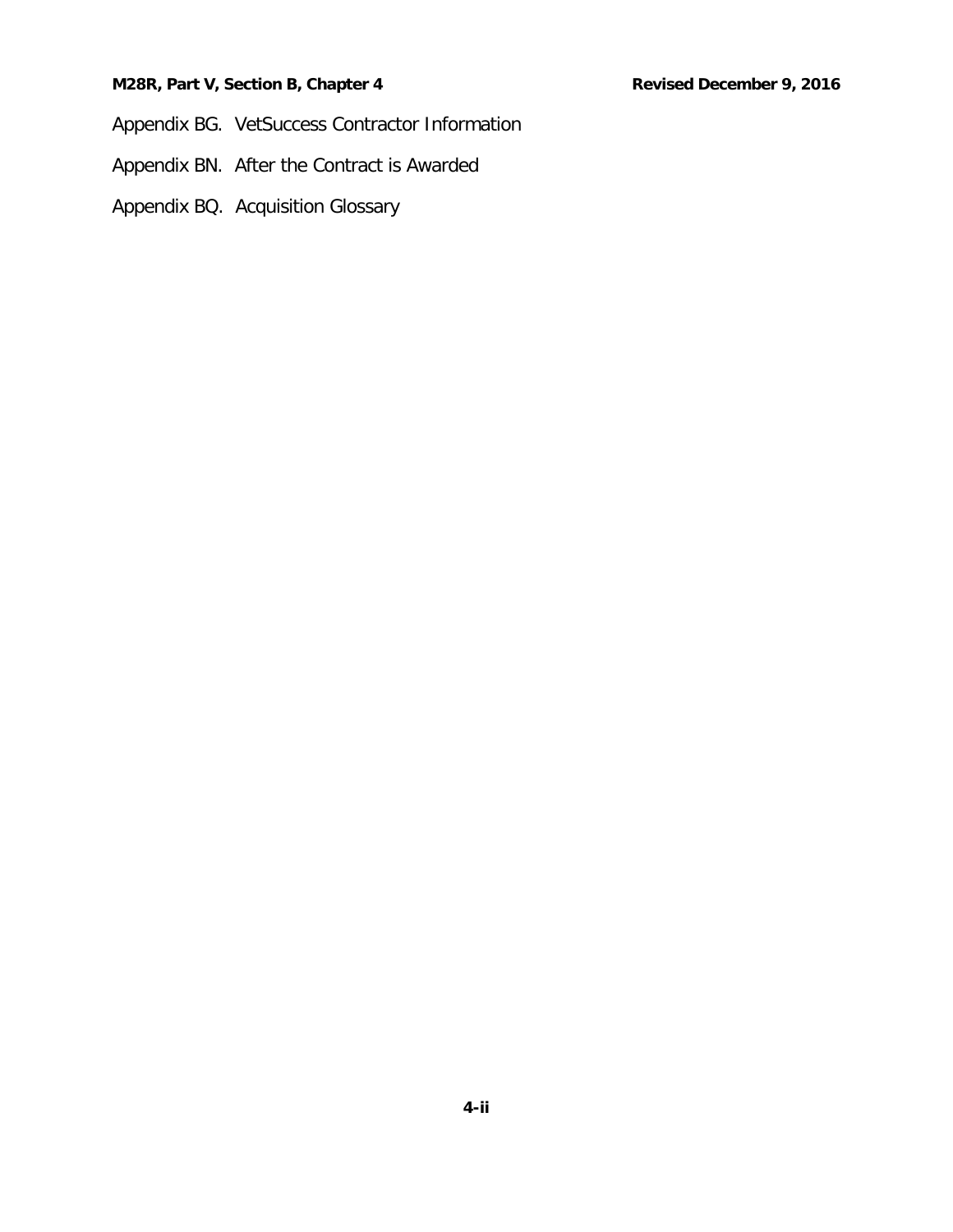# Chapter 4 CONTRACTING ACTIVITIES

## <span id="page-2-0"></span>4.01 Introduction

This chapter provides the administrative procedures and guidelines for Vocational Rehabilitation and Employment (VR&E) employees who use contracting to provide services to Veterans participating in the Department of Veterans Affairs (VA) VR&E Program.

<span id="page-2-1"></span>4.02 References and Resources

| Laws:        | Prompt Payment Act                                                                                                                                                                                                                                                                                                               |
|--------------|----------------------------------------------------------------------------------------------------------------------------------------------------------------------------------------------------------------------------------------------------------------------------------------------------------------------------------|
| Regulations: | <b>Federal Acquisition Regulations (FAR)</b><br>VA Acquisition Regulations (VAAR)                                                                                                                                                                                                                                                |
| Forms:       | VA Form (VAF) 90-2237, Request, Turn-In and Receipt for<br><b>Property or Services</b><br>Standard Form (SF) 1449, Solicitation/Contract/Order for<br><b>Commercial Items</b>                                                                                                                                                    |
| Websites:    | http://www.va.gov/SecurityInvestigationsCenter<br>https://vaww.portal2.va.gov/sites/SPLNCIOR05/vba/VBA%2<br>0Acquistion%20Community/VBA%20Acquisition%20Custom<br>er/SitePages/Home.aspx<br>http://www.vba.va.gov/bln/vre/epss/VetSuccess_JST/default<br>.html<br>http://vbaw.vba.va.gov/bl/20/cfo/MLAC/CAATSTRNGMANUA<br>LS.htm |

# <span id="page-2-2"></span>4.03 Background

The Veterans Benefits Administration (VBA) is charged with providing assistance through VR&E services to Veterans who have service-connected disabilities. Contractor assistance may be needed to supplement and complement services typically provided by VR&E staff.

a. Contracting Processes

VR&E contracting activities involve two distinct processes:

- The first, implemented at a national level, is referred to as the VetSuccess contracts.
- The latter is conducted through local procurement of VR&E services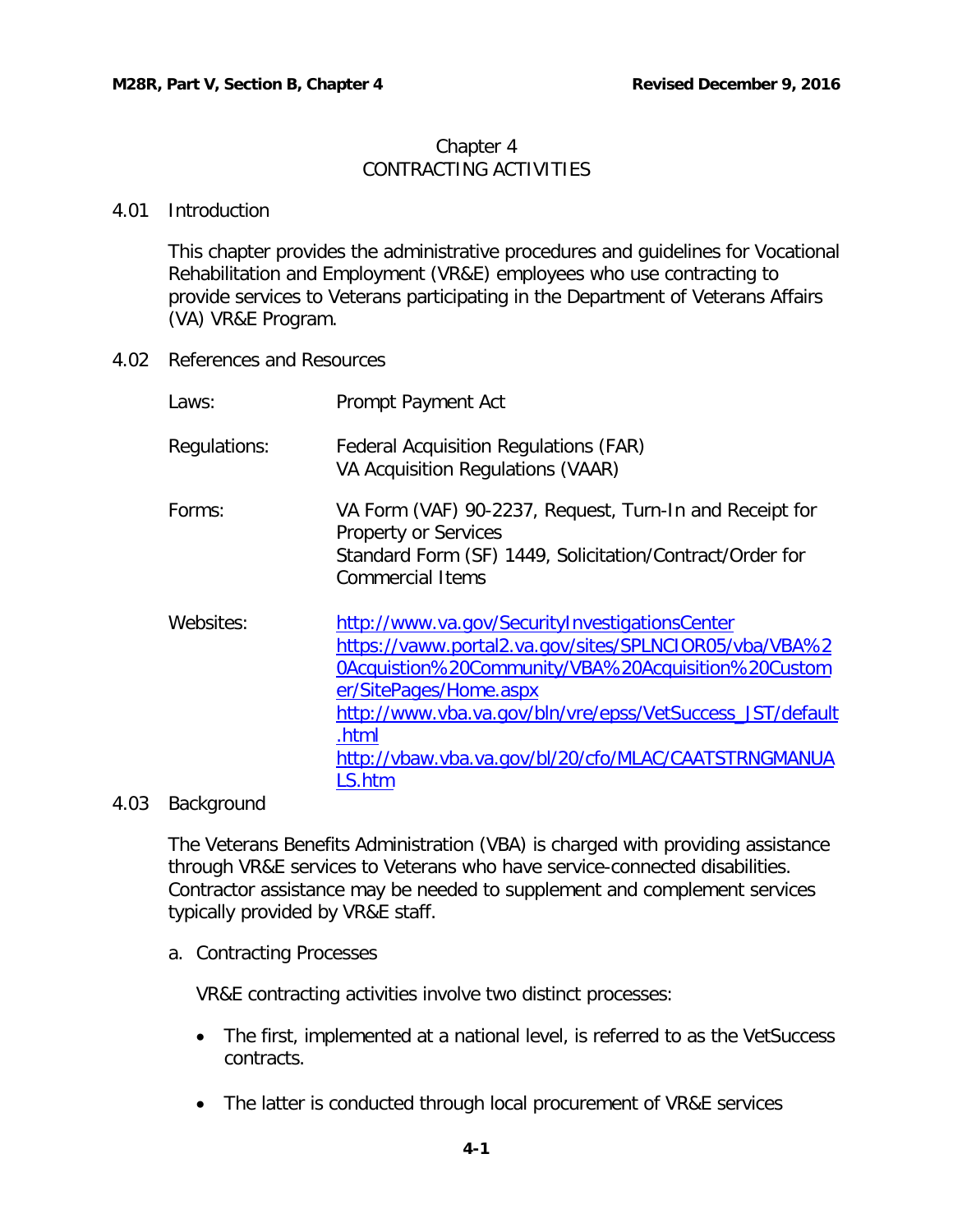identified in the VetSuccess contracts when the contracting requirement does not exceed \$25,000 annually or for services not included in the VetSuccess contracts.

<span id="page-3-0"></span>b. Veterans Benefits Administration (VBA) Acquisition Workforce

The VBA acquisition workforce, formerly under the VBA Office of Field Operations (OFO), was realigned on March 24, 2013, to report to the Head of the Contracting Activity (HCA)/VBA Acquisition Director through subordinate Supervisory Contract Specialists. The VBA Acquisition Director is responsible for overseeing and coordinating all VBA acquisition activities by VBA Contracting Officers (CO) to ensure timely and compliant contract awards in support of VBA missions. VR&E staff must consult with the local VBA CO on issues related to making purchases over the micro-purchase threshold.

c. Micro-purchases

A micro-purchase is an acquisition of supplies or services using simplified acquisition procedures where the amount of the total requirement does not exceed the micro-purchase threshold set by Federal Acquisition Regulation (FAR). VR&E staff must be aware of the following micro-purchase limits:

- 1. The standard micro-purchase threshold is currently \$3,500 per transaction unless subject to the Davis-Bacon Act or Service Contract Act.
- 2. For acquisition of construction subject to the Davis-Bacon Act, the threshold is \$2,000 per transaction.
- 3. For acquisition of services subject to the Service Contract Act, the threshold is \$2,500 per transaction.

The government purchase card should be used by VR&E staff for purchases under the micro-purchase threshold whenever an item cannot be purchased from a facility bookstore. The cardholder must comply with single purchase limits and must not split purchases. Refer to M28R.V.B.5 for more information on the proper use of the government purchase card. Refer to section 4.05.d for information on how to process a micro-purchase.

- d. Acquisition Resources
	- 1. VBA Acquisition SharePoint

The VBA Acquisition SharePoint is available to assist VBA Acquisition customers in executing timely and cost-effective solutions to contracting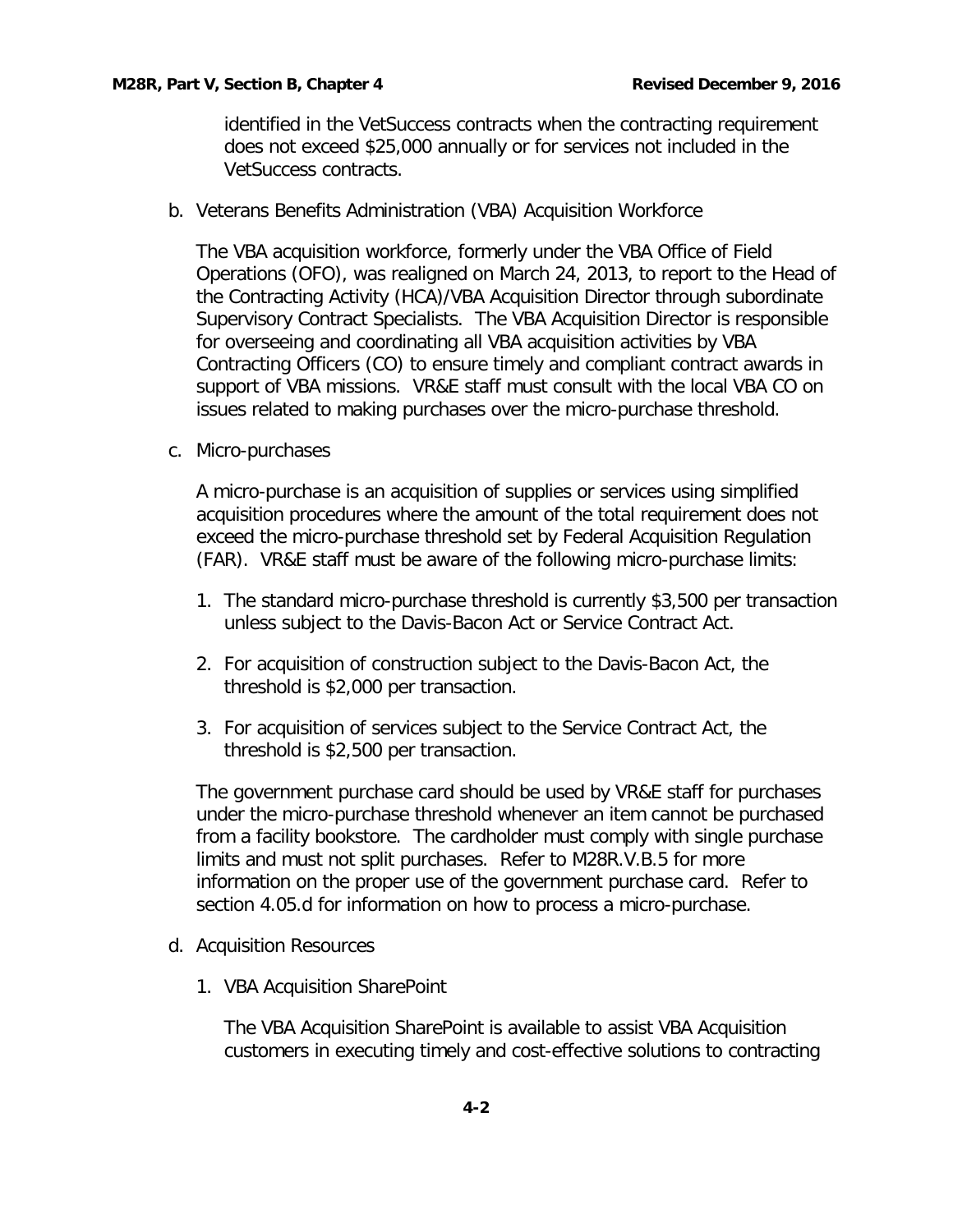issues. This site provides contact information and templates to assist in completing procurement packages. To access the SharePoint, go to [https://vaww.portal2.va.gov/sites/SPLNCIOR05/vba/VBA%20Acquistion%](https://vaww.portal2.va.gov/sites/SPLNCIOR05/vba/VBA%20Acquistion%20Community/VBA%20Acquisition%20Customer/SitePages/Home.aspx) [20Community/VBA%20Acquisition%20Customer/SitePages/Home.aspx](https://vaww.portal2.va.gov/sites/SPLNCIOR05/vba/VBA%20Acquistion%20Community/VBA%20Acquisition%20Customer/SitePages/Home.aspx)

2. Acquisition Tools

The following acquisition tools were developed to assist VR&E staff in understanding and following important processes:

- Appendix P, Acquisition Timeline
- Appendix S, Customer Guide to Requirements Writing
- Appendix X, Socio-economic Considerations
- Appendix AR, Technical Evaluation Team
- Appendix BN, After the Contract is Awarded
- Appendix BQ, Acquisition Glossary
- 4.04 The VetSuccess Contracts

The VetSuccess contracts are a firm-fixed-price, indefinite-quantity/indefinitedelivery, multiple-award contract vehicle awarded per regional office (RO) that are managed by the Strategic Acquisition Center – Frederick (SAC-F). The VetSuccess contracts are awarded at the national level. The task orders are awarded and administered by the VBA Acquisition Workforce.

a. Type of Services Available

Services available under the VetSuccess contracts include the following:

- Initial evaluation
- Case management
- Employment services
- Educational and vocational counseling
- Discrete services to include evaluations for independent living, life-skills coaching, job coaching, and site analysis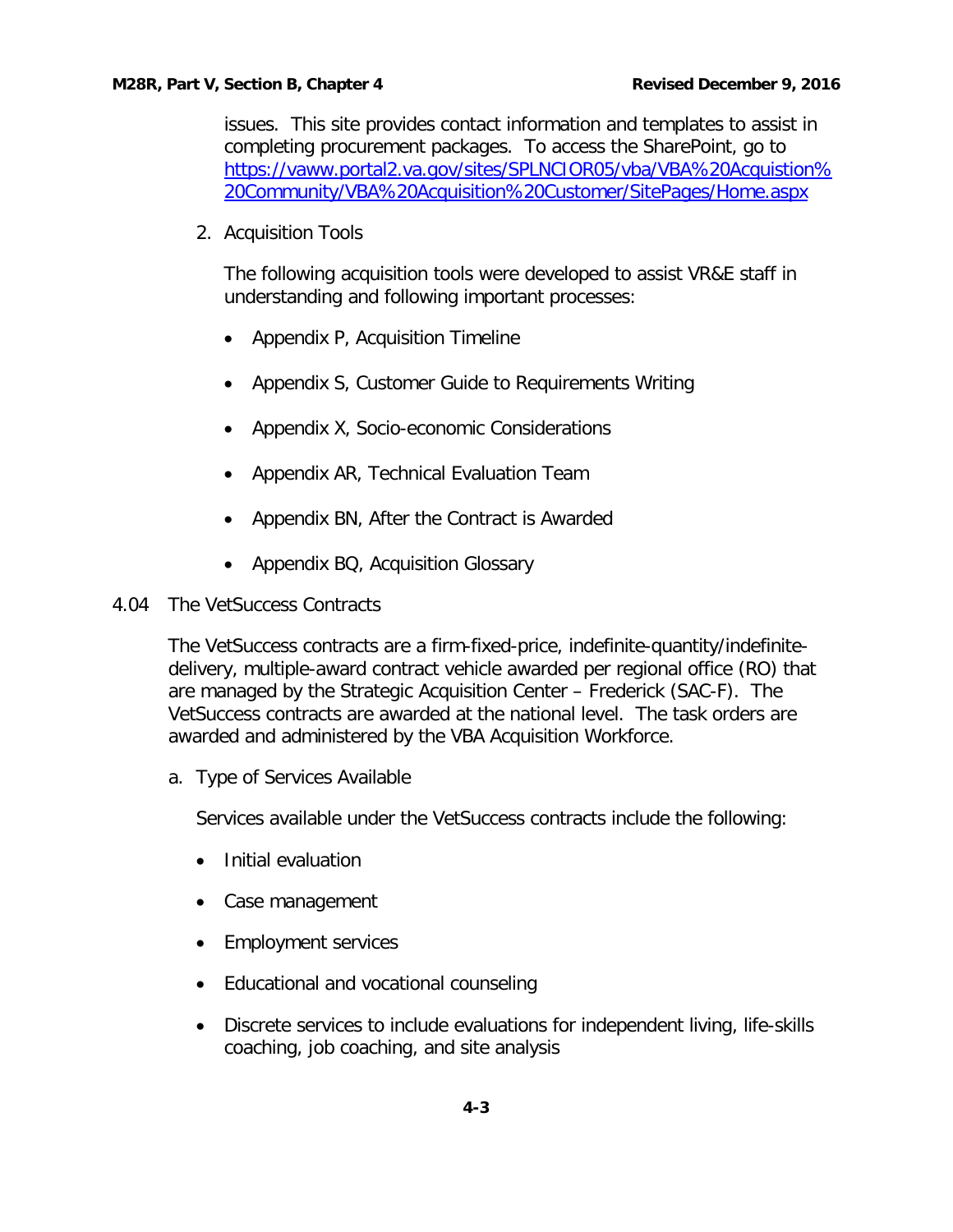<span id="page-5-0"></span>b. Service Groups

The VetSuccess contracts are organized into five Service Groups. Each Service Group has multiple Contract Line Item Numbers (CLINs) and uses one Budget Object Code (BOC) under three fund types, as outlined in the following table:

| Service Group                                         | <b>BOC</b>                                | Fund Type                                             | <b>CLINS</b>        |
|-------------------------------------------------------|-------------------------------------------|-------------------------------------------------------|---------------------|
| A: Initial Assessment/Evaluation                      | 2504                                      | General<br>Operating<br>Expense<br>(GOE)              | 1A1 to 5A5B         |
| B: Case Management/<br><b>Rehabilitation Services</b> | 2505                                      | <b>GOE</b>                                            | 1B1 to 4B4          |
| C: Employment Services                                | 2506                                      | <b>GOE</b>                                            | 1C1 to 3C3          |
| D: Educational Vocational<br>Counseling               | 4192                                      | Educational<br>Vocational<br><b>Funds</b><br>(Ed/Voc) | 1D1 to 2D2          |
| E: Discrete Services                                  | 4147                                      | Readjustment<br><b>Benefits</b><br>Account (RB)       | 1E1 to 4E4          |
| F: Travel CLIN                                        | Same as<br>for the<br>Service<br>Referred | As required<br>by referred<br>service                 | 0004B4 to<br>4004B4 |

Allocated funding must be obligated by task orders through the VBA Acquisition Workforce until the end of the base or option year (refer to Appendix BD, VetSuccess Contract Funds). A task order obligates funds to cover a contractor-provided service for a specific time period. It should set a specific amount of money sufficient to cover services needed. Refer to M28R.V.B.1 for more information on cost approval/concurrence levels, fund types, and BOC.

<span id="page-5-1"></span>c. Roles and Responsibilities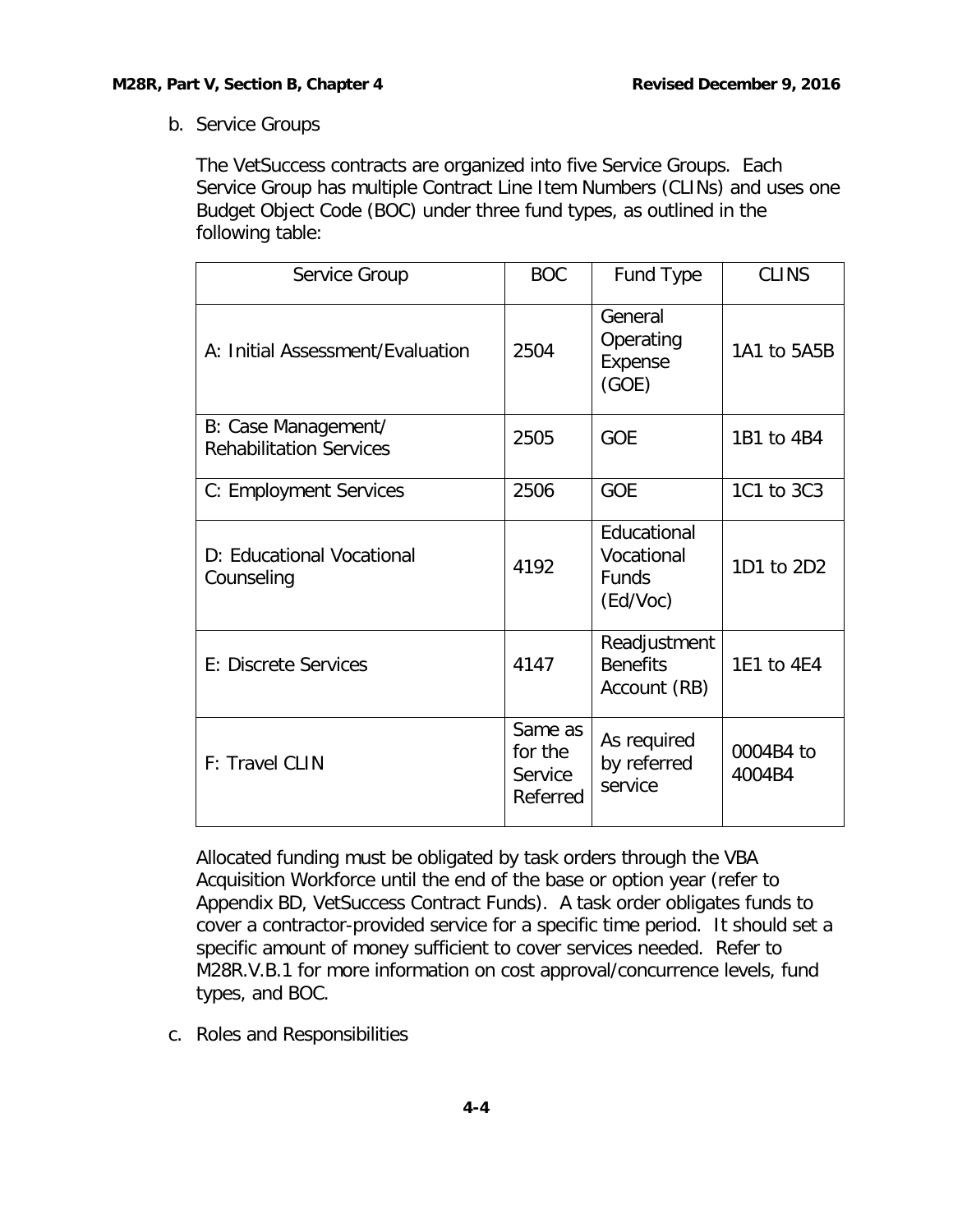During the administration of the VetSuccess task orders, either the VR&E Officer or the Assistant VR&E Officer serves as a Contracting Officer's Representative (COR). Refer to Appendix BQ, Acquisition Glossary for description of the duties of a Contracting Officer and COR.

Primary duties of the Administrative Contracting Officer (ACO), COR, VR&E staff, Voucher Auditor, and Contractor are listed as follows:

1. National Contracting Officer

The National Contracting Officer has the following duties:

- Awards contracts.
- Executes changes to contracts.
- Issues final decisions involving matters in dispute that could be litigated.
- 2. Administrative Contracting Officer (ACO)

The ACO has the following duties:

- Awards all task orders to authorize the start of performance.
- Monitors task orders to ensure compliance with terms of the contract and task order.
- Issues task order modifications that identify services to be performed within the scope of the contract and obligate funds to cover services.
- Resolves any questions or issues that arise during task order performance.
- 3. Contracting Officer's Representative (COR)/Alternate Contracting Officer's Representative (ACOR)
	- (a) COR Duties

The COR/ACOR has the following duties:

(1) Monitors and documents the contractor's performance (within scope of authority) to ensure compliance with technical requirements of the contract or task order as defined in the COR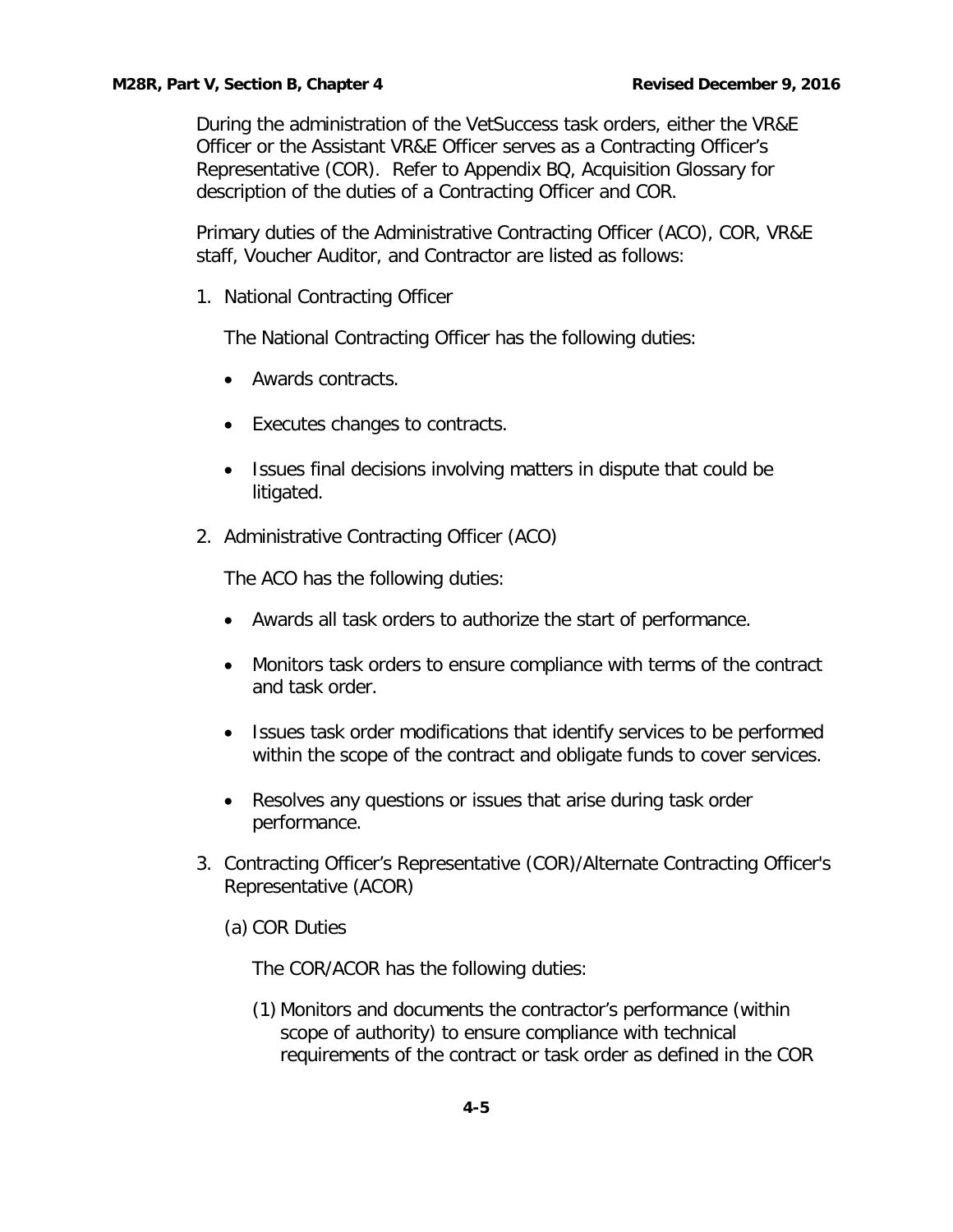delegation letter.

- (2) Notifies contractor of any unfavorable background investigation results. Refer to the VA Security and Investigations Center site at the following link for more information on background investigations: <http://www.va.gov/SecurityInvestigationsCenter>
- (3)Issues client referrals.
- (4) Accepts or rejects performance.
- (5)Interprets technical requirements.
- (6) Reviews and certifies invoices above the Approving Official level.
- (7) Reviews and approves travel in accordance with contract or task order terms.
- (8) Participates in meetings to discuss contract performance.
- NOTE: ACORs are issued the same delegation as the COR.
- (b) COR Limitations

It should be noted that even though the COR has the authority to issue technical interpretations, he/she must not alter contract language. A COR must not take any action that would do any of the following:

- Alter the performance standards.
- Increase the price.
- Otherwise modify the contractual language.
- (c) COR Training Requirements

A COR is required to successfully complete 40 hours of Continuous Learning Points (CLPs) every two years. Federal Acquisition Certification (FAC) – COR training is available online through the Federal Acquisition Institute Training Application System (FAITAS). FAC-COR certification consists of competency-based core training, specific training to achieve certification and ongoing continuous learning to maintain certification.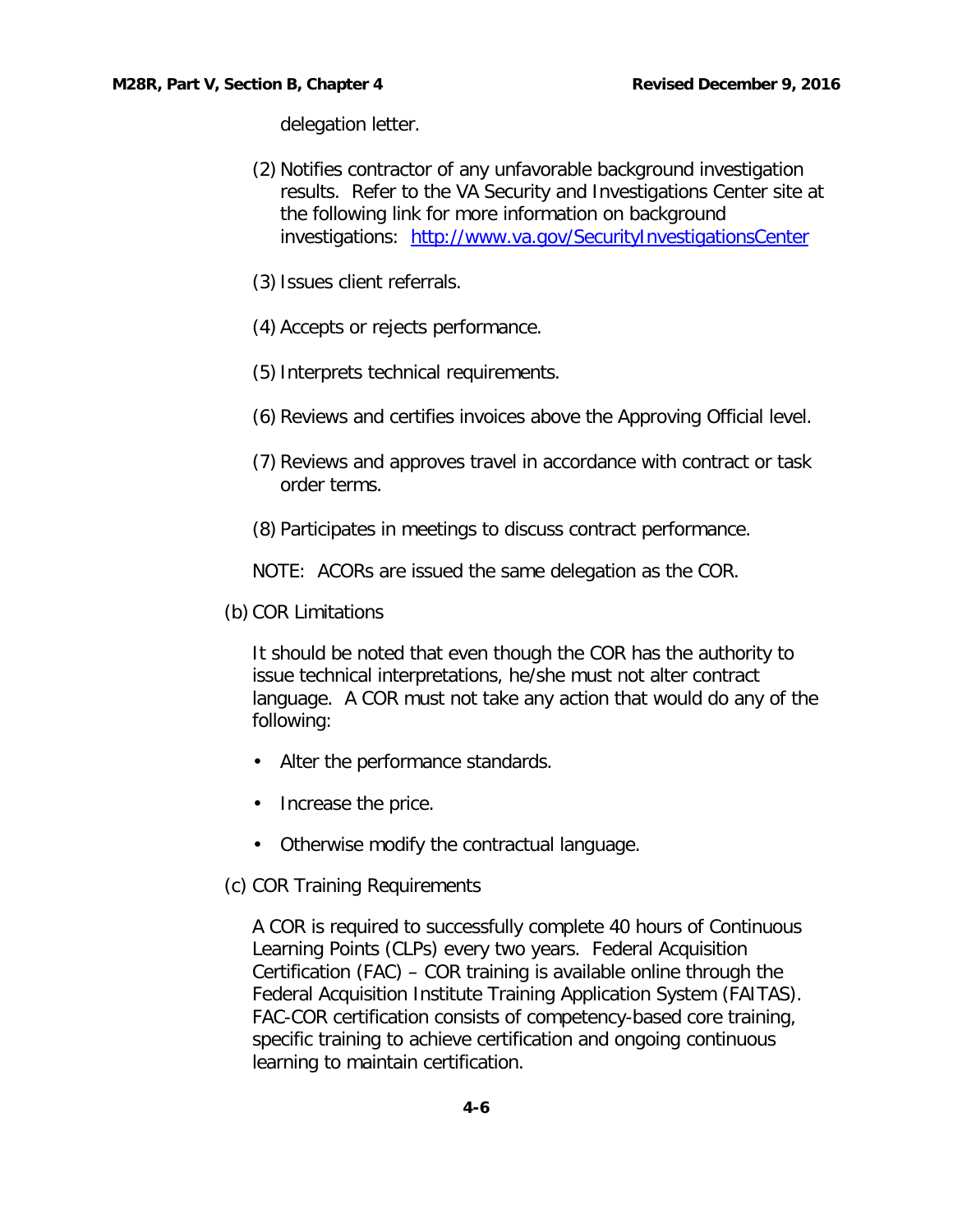Refer to Appendix Z, FAC-COR Recertification for more information.

3. VR&E Staff

VR&E staff has the following duties:

- (a) Determines if there is a need for a contract service and, if there is a need, prepare a referral for COR approval.
- (b) Provides the contractor with case information.
- (c) Verifies that the contractor-provided services are compliant with VR&E standards.
- (d) Conducts a quality assurance review of the contractor reports and related data to ensure compliance with contract standards.
- (e) Assists the COR in determining if an invoice is approved.

NOTE: A Vocational Rehabilitation Counselor (VRC) or Employment Coordinator (EC) may make referrals even if he/she is not designated as COR.

4. Voucher Auditor

The Voucher Auditor has the following duties:

- (a) Approves payment of VetSuccess contracting invoices in the Centralized Administrative Accounting Transaction System (CAATS) as the Finance Approver and submits the invoice to the Administrative and Loan Accounting Center (ALAC) for payment in the Financial Management System (FMS). Refer to Appendix BQ, Acquisition Glossary for a definition of ALAC.
- (b) Approves or rejects the invoice within three business days of finance approver receipt of the invoice in CAATS.
- (c) Enters payment information into Corporate WINRS (CWINRS) for all Fiscal Year (FY) 2011 and FY 2012 contract service transactions.
- (d) Notifies COR/ACO regarding obligation levels (i.e., increase or decrease of funding).
- (e) Adheres to the Prompt Payment Act requirements for timely payment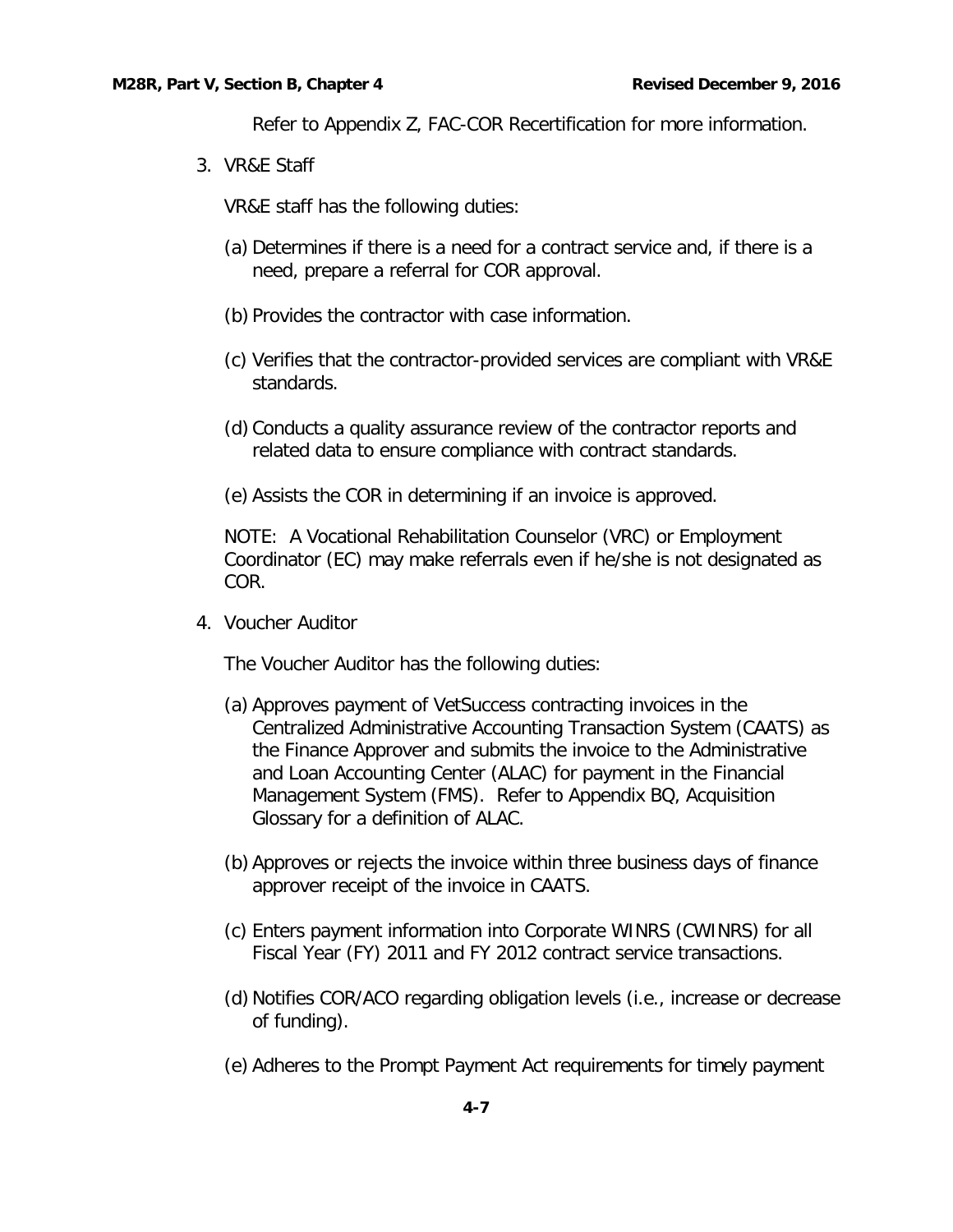of invoices.

5. Contractor

The range of a contractor's role will vary based on each Service Group. The contractor has the following duties:

- Manages referral administrative activities.
- Conducts initial vocational assessments.
- Provides case management services.
- Provides employment services.
- Conducts educational/vocational counseling.
- Provides discrete services.

Refer to Appendix BG, VetSuccess Contractor Information, for a list of active VetSuccess contracts. VetSuccess contractors are encouraged to utilize the VR&E VetSuccess Contractor Job Support Tools portal. The VR&E VetSuccess Contractor Job Support Tools portal provides access to all VetSuccess Contractor Job Support Tools. These tools include the VetSuccess Contractor Gateway and other tools that are available to assist VetSuccess contractors in the performance of their duties and tasks. The portal can be accessed at the following link:

[http://www.vba.va.gov/bln/vre/epss/VetSuccess\\_JST/default.html](http://www.vba.va.gov/bln/vre/epss/VetSuccess_JST/default.html)

- d. Procedures
	- 1. Client Referrals

When a VR&E staff member determines there is a need for contract services, a VR&E Contract Referral must be initiated for each individual in CAATS and must be approved by the COR/ACOR against an issued task order. The local ACO issues task orders for a Not-To-Exceed (NTE) amount to cover the anticipated need for services.

Specific referrals against task orders must specify the exact service to be provided for each case and will utilize the NTE amount identified in the task order. This means that the referral must specify the service to be provided for each individual by indicating the Service Group and services required by Line Item Number and price. Once the referral is issued, the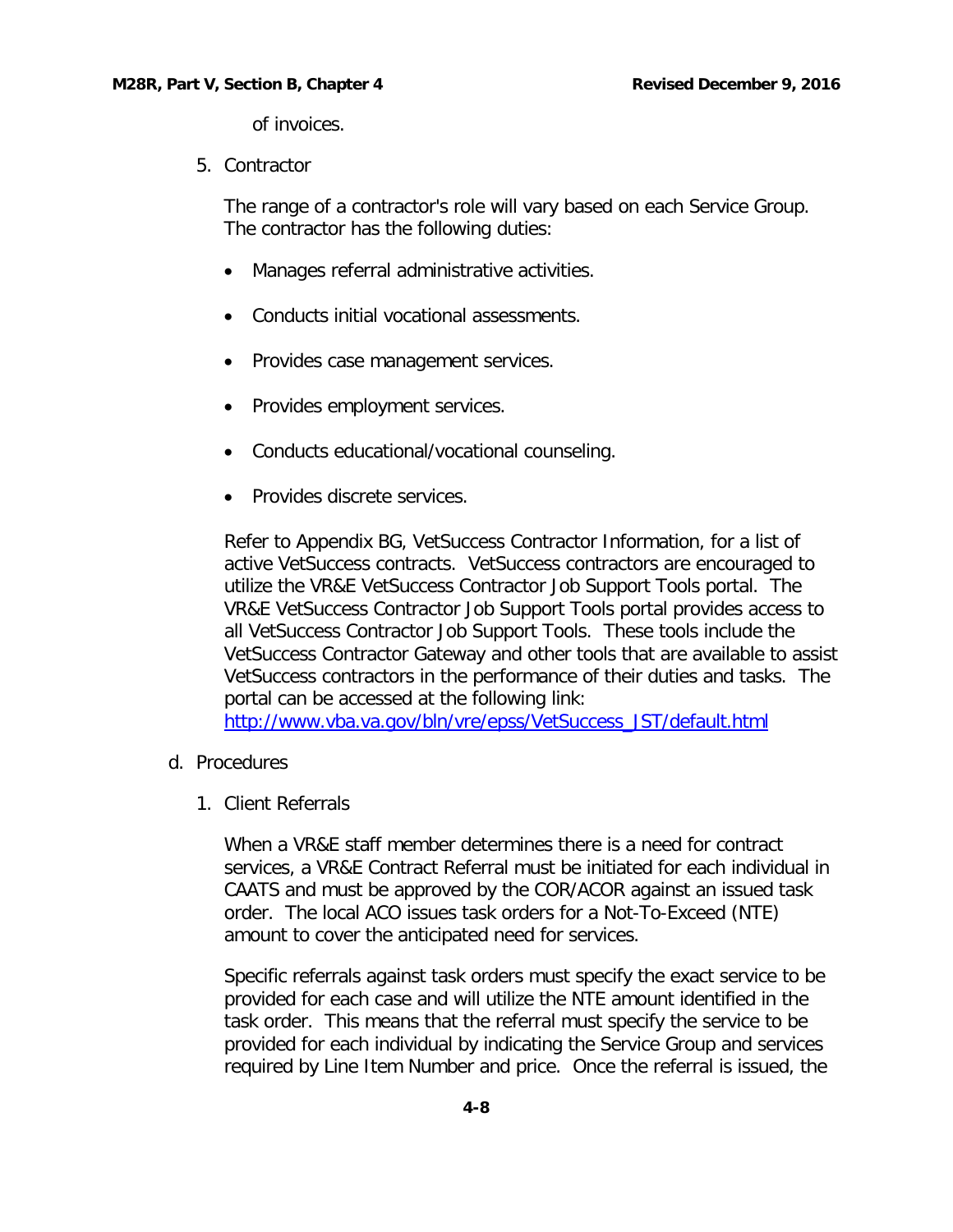contractor may then perform work under the contract as specified. Each referral request must include the following:

- Task order and referral tracking number issued by VA.
- Individual's name and last 4 digits of the Social Security Number (SSN).
- Benefit chapter.
- Name of provider.
- Description of the work to be performed.
- Identification of period of performance and required due dates.
- Date, total cost authorized, and proper cost code.
- Fiscal year, if payment is to be charged to prior year obligation.
- Authorizing VA signature.
- 2. Contractor Timeliness

VR&E staff must consider timeliness during quality assurance of the deliverable. Timeliness must also be considered if the deliverable has not been performed by the contractor and the case is returned because the Veteran did not report. Once services begin, contractor participation and attendance at appointments is important to ensure the delivery of services in a timely manner. If a Veteran does not show up for a meeting, the contractor should make more than one attempt to contact the Veteran. If a Veteran misses multiple appointments with a contractor, VR&E staff must review documentation and use professional judgment to verify that the contractor has made sufficient contact attempts.

The following table describes timeliness-related performance requirements as outlined in the VetSuccess contracts: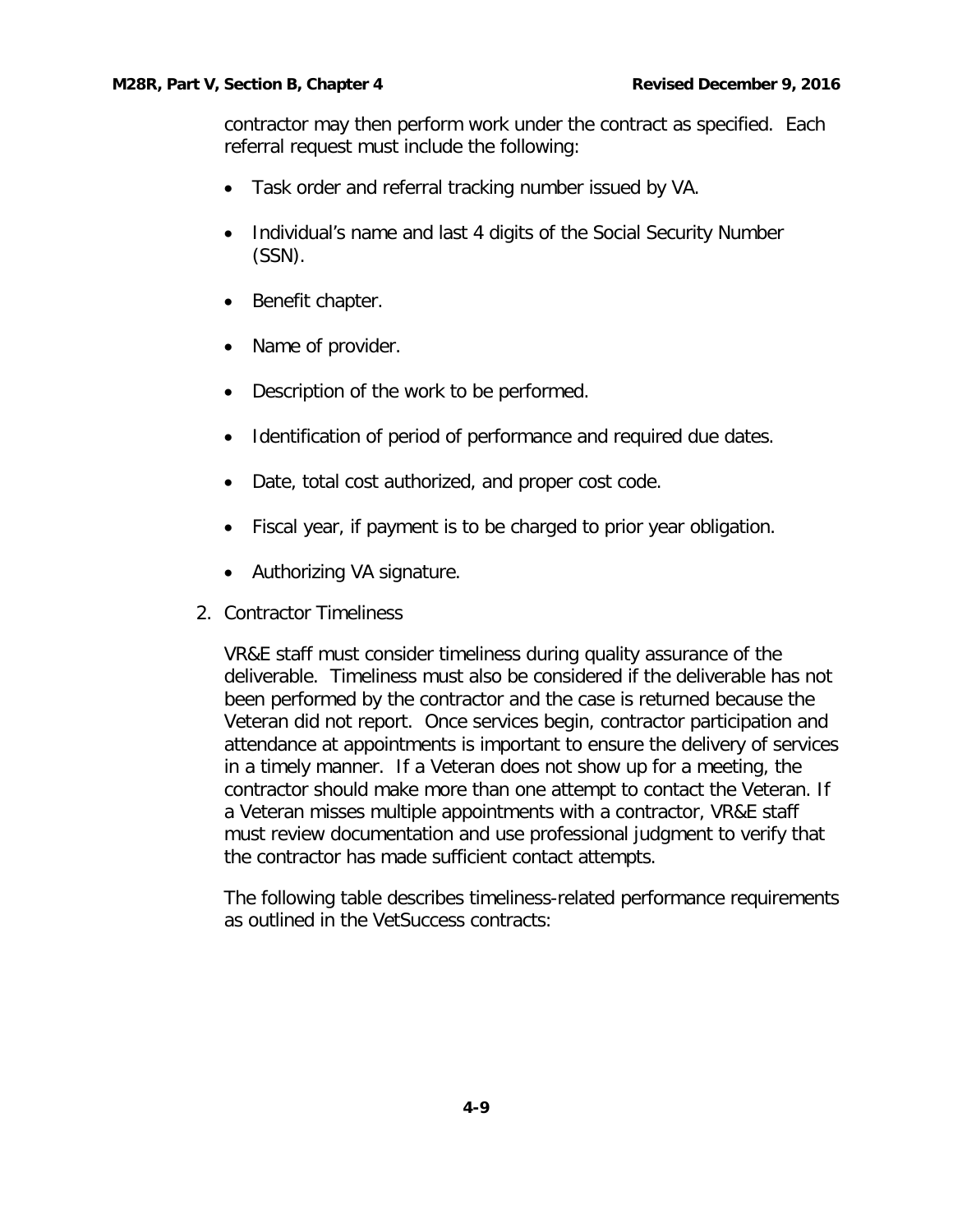| <b>Service</b>                 | <b>Performance Standard for Timeliness</b>       |  |  |
|--------------------------------|--------------------------------------------------|--|--|
| Service Group A: Initial       | Reports must be delivered within 30 days of      |  |  |
| Evaluation                     | referral.                                        |  |  |
| Service Group A:               | Test results must be delivered within seven (7)  |  |  |
| <b>Vocational Testing</b>      | calendar days of testing.                        |  |  |
| Service Group B: Case          | Reports are due within seven (7) calendar days   |  |  |
| Management                     | of each face-to-face visit, with summary reports |  |  |
|                                | required every 30 days and at conclusion of      |  |  |
|                                | case management services.                        |  |  |
| Service Group C: Job           | The report must be delivered within 7 calendar   |  |  |
| <b>Readiness Assessment</b>    | days of initial appointment.                     |  |  |
| Service Group C: Job           | The report must be delivered within 7 calendar   |  |  |
| Readiness and Job              | days of initial appointment and every 14         |  |  |
| <b>Placement Services</b>      | calendar days thereafter.                        |  |  |
| Service Group C:               | Twice-monthly progress reports must be           |  |  |
| Follow-up services             | delivered to the VA by the 15th and 30th of      |  |  |
|                                | each month (15th and 28th in February). A        |  |  |
|                                | final summary report must also be submitted at   |  |  |
|                                | the conclusion of services to be received within |  |  |
|                                | 15 days. Meetings with Veterans must occur as    |  |  |
|                                | specified in the stages outlined above, with job |  |  |
|                                | readiness services continuing throughout as      |  |  |
|                                | needed.                                          |  |  |
| Service Group D:               | A complete initial Educational and Vocational    |  |  |
| <b>Initial Educational and</b> | assessment must be delivered in the form of a    |  |  |
| <b>Vocational Assessment</b>   | written report to the VR&E Officer within 30     |  |  |
|                                | calendar days after date of the referral for     |  |  |
|                                | services.                                        |  |  |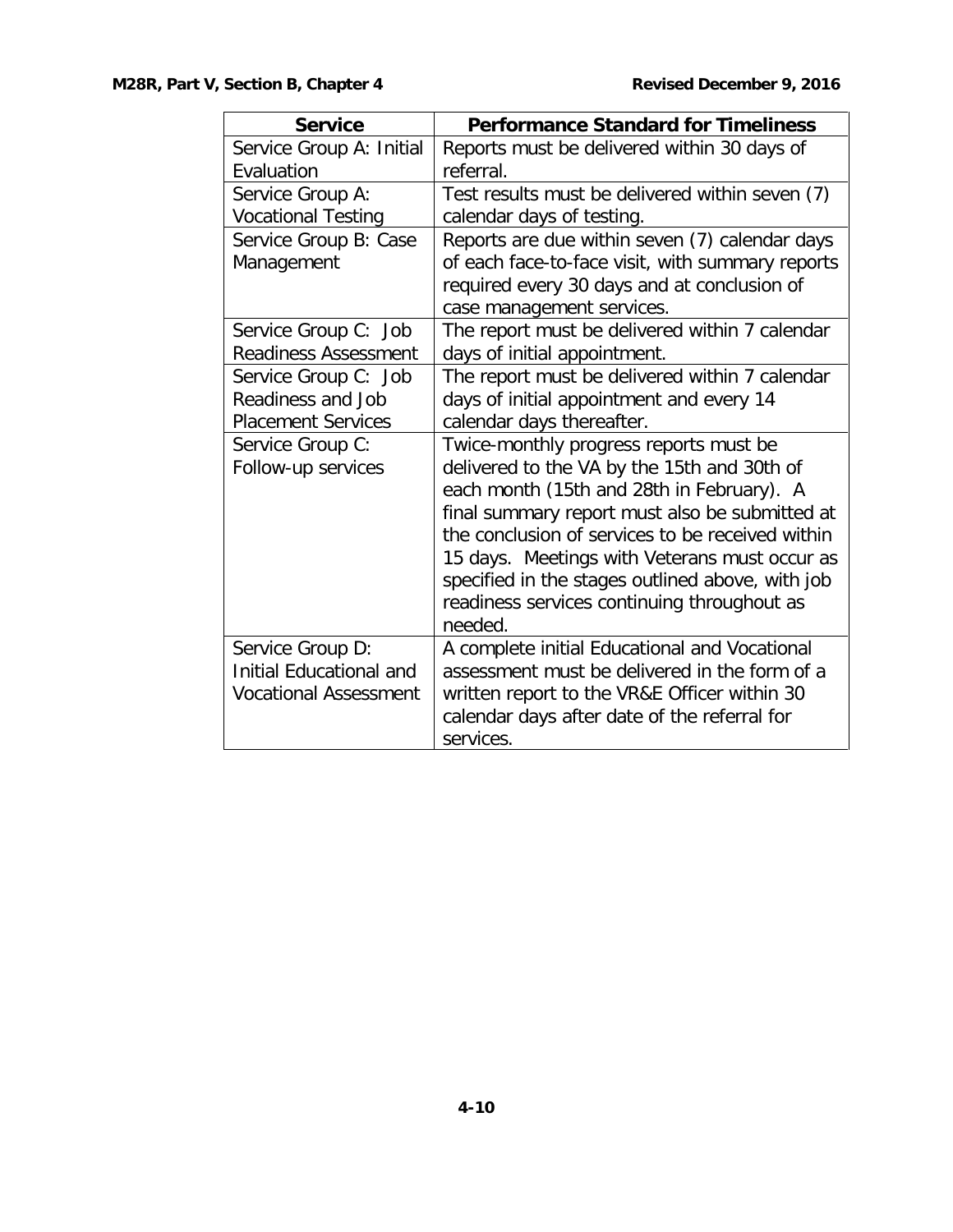| <b>Service</b>           | <b>Performance Standard for Timeliness</b>        |
|--------------------------|---------------------------------------------------|
| Service Group D:         | The contractor must deliver a report of contact   |
| <b>Educational and</b>   | within seven days after the completed             |
| <b>Vocational Career</b> | Educational and Vocational counseling service.    |
| Counseling               | If the deliverable date cannot be met due to an   |
|                          | issue with the individual receiving services, the |
|                          | contractor must contact the VA counselor prior    |
|                          | to that deadline to request an extension. If      |
|                          | additional counseling sessions are needed, the    |
|                          | contractor must staff the needs with VA as        |
|                          | expeditiously as possible to discuss additional   |
|                          | referrals needed to ensure prompt service         |
|                          | provision.                                        |
| Service Group E:         | Reports for flat-rate packages are due within 30  |
| <b>Discrete Services</b> | calendar days of referral. Reports for hourly     |
|                          | packages are due within seven calendar days of    |
|                          | the conclusion of each ten (10) hours of billing  |
|                          | or each 30 calendar days post referral,           |
|                          | whichever date is earliest.                       |

### 3. Quality Assurance

Quality Assurance (QA) is the inspection of the deliverable. VR&E staff must review all documents when reports are received to determine adequacy. The feedback mechanism for acceptance or rejection of the deliverable and additional work needed to complete deliverables is the QA Form (refer to Appendix O, VA Forms).

The QA Form outlines the fundamental quality standards for deliverables in a specific service group and must be completed for each deliverable received. VR&E staff must utilize the QA Form as a quality review instrument to ensure reports and forms submitted by the contractor are in compliance with contract requirements and assess the overall quality of deliverables. VR&E staff should note that for case management, two deliverables may be received for the month, but only one QA Form is required to cover the full month.

If submissions are acceptable, the contractor will be instructed to submit invoices for services rendered through written communication per the QA Form. If reports and other documents are deficient, VR&E staff will inform the contractor of areas requiring improvement or modification using the QA Form. The signed and completed QA Form must be sent to the contractor and ACO via email, and a copy of the form must be saved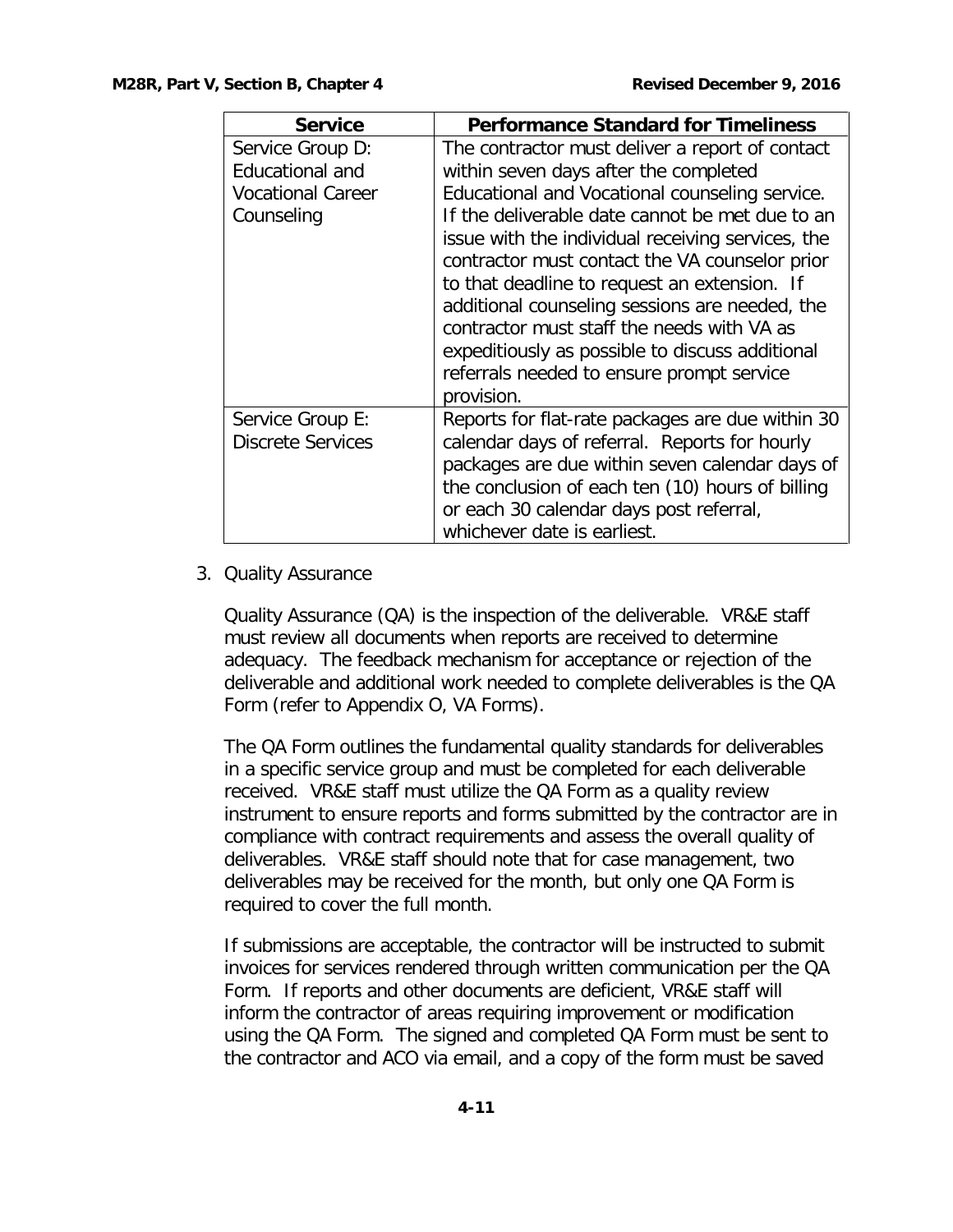in the COR's contract file within five business days of receipt of the deliverable.

The CAATS Quality and Assurance status must also be updated to indicate if the deliverable report was received in a timely manner, and whether it was accepted or rejected (requiring corrections by the contractor). If the QA status is not updated in CAATS, the system will not allow the contractor to submit the invoice to VR&E and an error message will be received.

4. Invoicing Contracts through CAATSs

Invoicing for VetSuccess contracts is processed through CAATS, which is maintained by ALAC and eliminates the need to record referrals and payments in CWINRS. The CAATS application is a web-based system that allows for electronic input and approval of transactions, provides an electronic audit trail, streamlines document and transaction processing, and produces transaction activity reports.

CAATS also provides fund controls for an RO so that referrals cannot exceed the allotted fund limit. It converts hard-copy invoices that are created by contractors into electronic invoices and interfaces with internal sites to be certified and approved by VA. Invoices will not be accepted in CAATS until VR&E staff certifies acceptable performance of deliverables using the appropriate QA Form.

The VR&E Service Group Module in CAATS contains four submodules:

- Referral/Task Order
- Invoice/Payments
- Reports
- Manual WINRS (WM) Payment Voucher Transactions

Contractors use an external website to input invoices that will interface into CAATS – VR&E Service Group-Invoice/ Payment sub-module. Please refer to CAATS Volume 3 – Benefits – VR&E Manual for detailed instructions by accessing the following link: <http://vbaw.vba.va.gov/bl/20/cfo/MLAC/CAATSTRNGMANUALS.htm>

CAATS user accounts will be assigned to configurable roles to enable various functions in the system. The user is assigned the role he/she is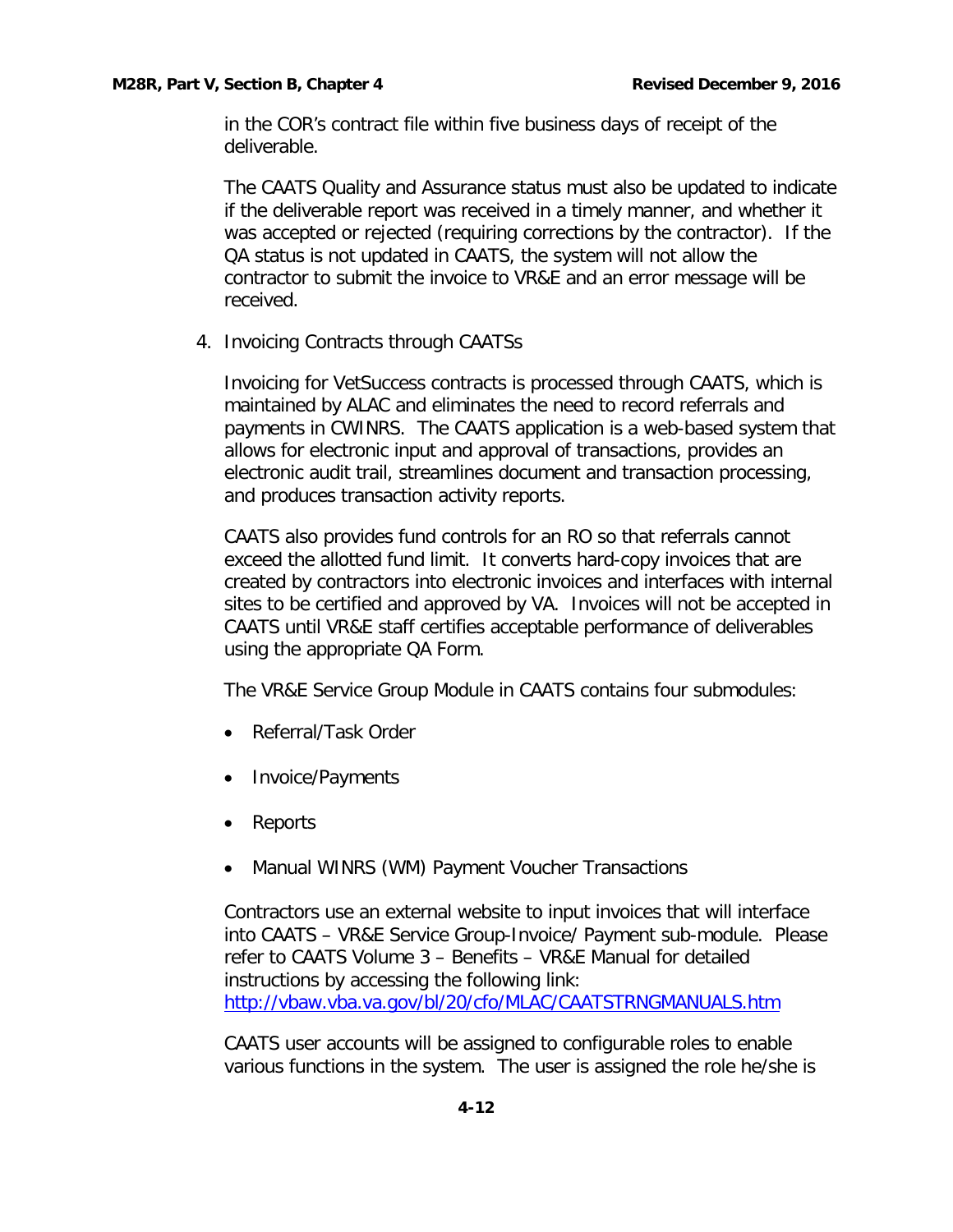#### **M28R, Part V, Section B, Chapter 4 Revised December 9, 2016 Revised December 9, 2016**

permitted to perform, as appropriate. The assigned roles are as follows:

- Initiator (VR&E staff)
- VR&E Approver (the VR&E Officer or designee)
- Initiator/VR&E Approver (in some stations VR&E staff may have both roles, but not on the same referral)
- Finance Approver (Support Services Division [SSD] staff approve invoices for payment)

Since users with dual access (Initiator & VR&E Approver role) must not approve a referral order or invoice they submitted, CAATS will not allow the user to perform both actions on a referral or invoice so that a separation of duties is properly enforced.

5. CAATS Process Flow

The CAATS general process flow is as follows:

- (a) Referrals are created by VR&E staff and approved by the COR in the Referral/Task Order sub-module.
- (b) The contractor performs the required services and forwards the deliverable to VR&E staff.
- (c) VR&E staff perform QA on the services provided by the contractor and notify the COR of acceptance.
- (d) The COR indicates in CAATS that the QA is complete and the deliverable is accepted.
- (e) The contractor then creates an invoice on the external website referencing the valid referral number. However, the invoices will not be able to interface with the CAATS application unless the following apply:
	- A valid referral is in the system.
	- The QA (performed outside of the system) has been met.
	- The referral order is in Form Generated status.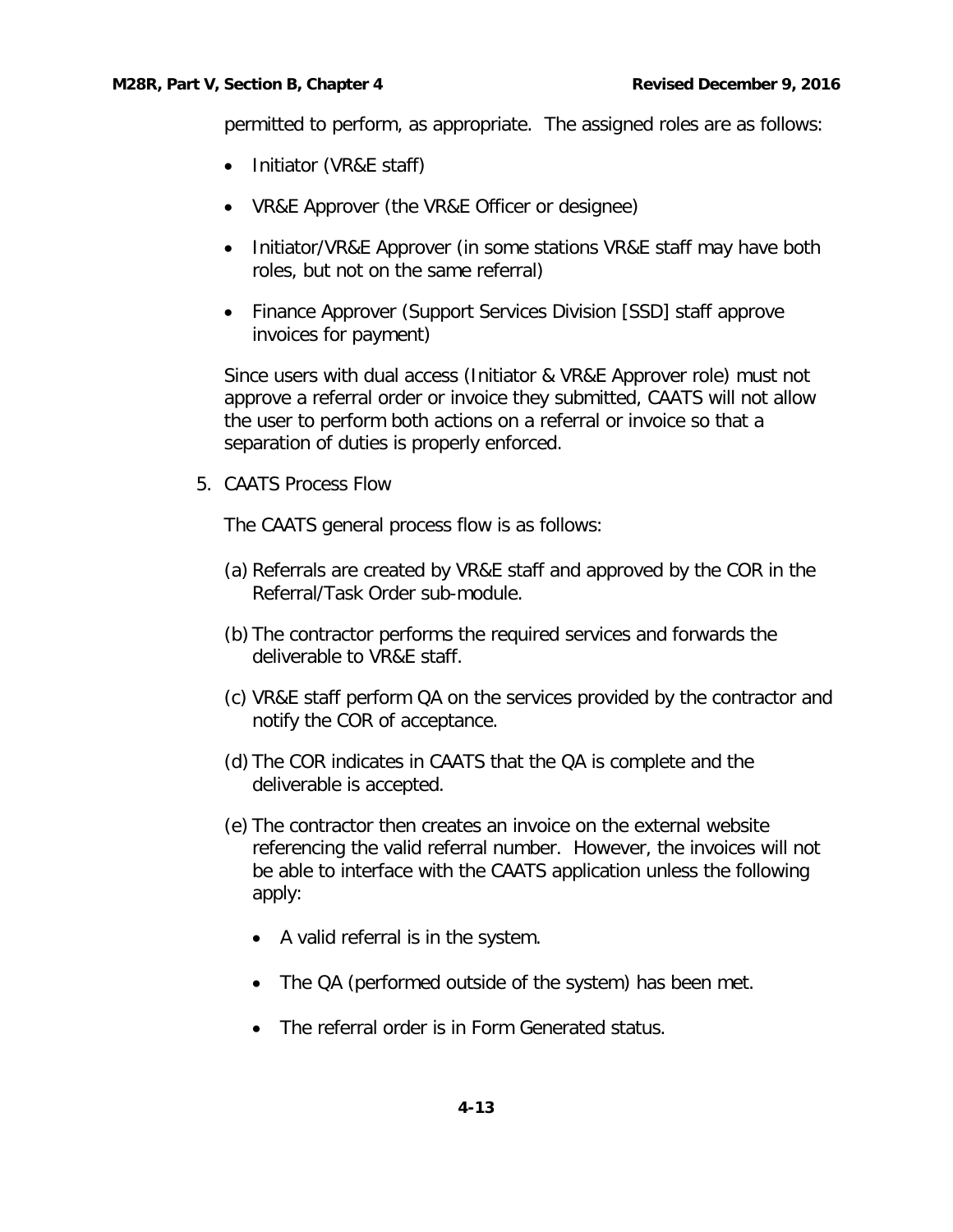- The contractor has billed the correct amount.
- (f) Once accepted by CAATS, the invoice will be displayed in the VR&E Service Group – Invoice/Payment sub-module in Working status.
- (g) The first VR&E representative (initiator) will submit the invoice for approval.
- (h) The second VR&E representative (approver) will either approve or reject the invoice.
- (i) If it is approved, the voucher auditor (finance reviewer) will either approve or reject the invoice.
- (j) After the voucher auditor approves the invoice, the system will generate a WM payment transaction based on the data from the Invoice/Payment sub-module.
- 6. Payments

Contractors may not submit invoices until VR&E staff certify acceptable performance of deliverables. VA must make payments within 30 calendar days of receipt of the contractor's invoice or acceptance of goods or services. Otherwise, starting on the 31st day, the Government is liable for interest penalties that are compounded monthly. Refer to M28R.V.B.7 for more information about Prompt Payment.

Payments come in several forms under the VetSuccess contracts, depending on the Service Group as listed in the following table: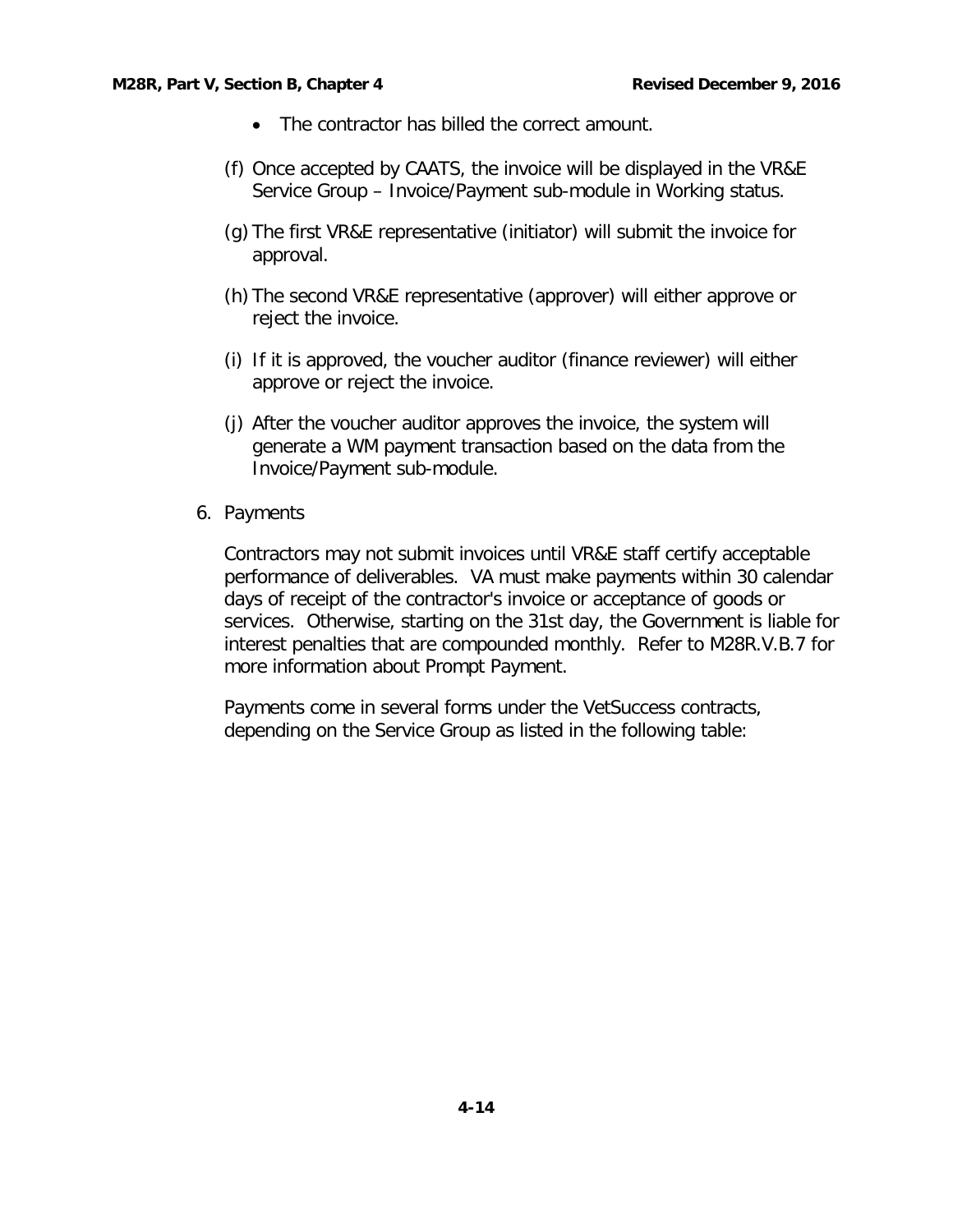Г

| <b>Service Group</b>                                 | <b>Payment Process</b>                     |
|------------------------------------------------------|--------------------------------------------|
| A: Initial Assessment/Evaluation                     | <b>Fixed Payment: Flat-rate</b><br>package |
| B: Case Management/Rehabilitative<br><b>Services</b> | Fixed Payment: Monthly<br>package          |
| C: Employment Services                               | Time-and-Material                          |
| D: Educational/Vocational Counseling                 | Fixed Payment: Flat-rate<br>package        |
| E: Discrete Services                                 | Time-and-Material                          |

7. Contractor Performance Assessment Reporting System (CPARS)

At the end of the year, performance assessments are reviewed and used for the preparation of CPARS. Reports are then forwarded to the contractors who have 30 days to review and comment on the information. The CPARS assesses a contractor's performance, both positive and negative, and provides a record on a given contract during a specified period of time. Each assessment must be based on objective data, or measurable data when objective data is not available, that is supportable by program and contract management data. Refer to Appendix BQ, Acquisition Glossary for information on the CPARS.

Disagreements on assessments are handled through the Agency's CPARS Reviewing Official, who is the Contracting Officer.

## 4.05 Local Contracts

a. Stations with VetSuccess Contracts

All VR&E contracts for services that are available under the VetSuccess contracts must be awarded to a contract awardee unless a VetSuccess contractor is not available to provide a service from one of the five Service Groups. In this situation, the VR&E Officer may procure the same services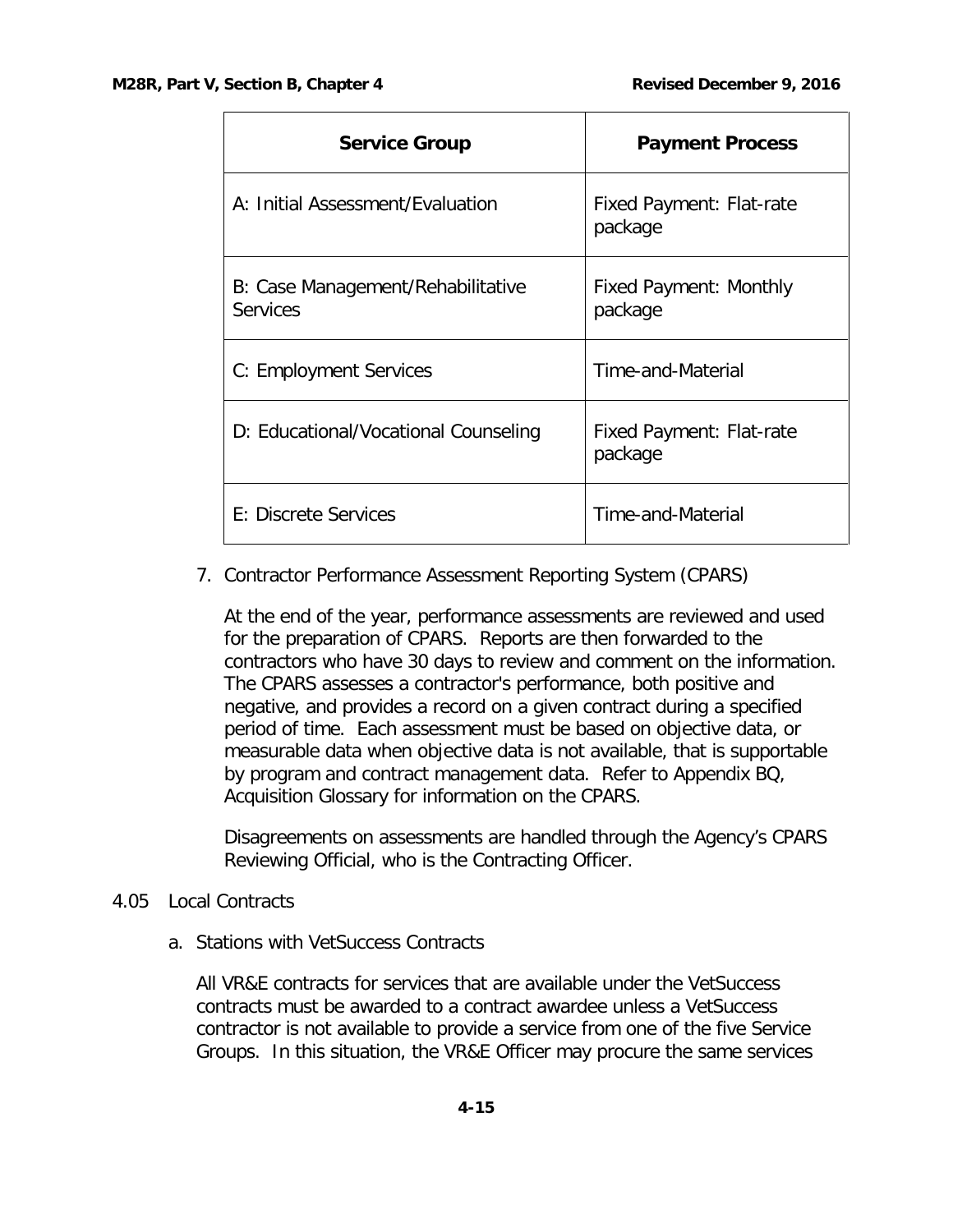offered by the VetSuccess contracts locally with the support of the VBA CO. If the cost of the contract is over \$25,000, the RO Director must submit a request for a waiver to contract locally for the needed services to the Director of VR&E Service. The request must explain why this need cannot be met under the awarded VetSuccess contracts. Responses to waiver requests will be provided within 10 business days.

<span id="page-17-0"></span>b. Stations without VetSuccess Contracts

If a station without VetSuccess contracts has a need for contract services, the VR&E Officer may procure the same services offered by the VetSuccess contracts locally with the support of the VBA CO. If the cost of the contract is over \$25,000, the RO Director must submit a request for a waiver to contract locally for the needed services to the Director of VR&E Service. Responses to waiver requests will be provided within 10 business days.

- <span id="page-17-1"></span>c. Services Not Available through the VetSuccess Contracts
	- 1. Tutorial Assistance

Tutorial assistance is not available through the VetSuccess contracts and may be procured locally. A Veteran may be provided individualized tutorial assistance if it is determined that special assistance beyond that ordinarily given by the facility to students pursuing the same or a similar subject is needed to correct a deficiency.

[VA Form 28-1903,](javascript:top.doOpenPDF() Contract for Training and Employment, (See Appendix O, VA Forms) must be used for a tutor contract and must have the concurrence of the VR&E Officer. The CWINRS FMS Vendorizing Sheet (See KMP, Job Aids) must also be completed by the tutor to establish him/her as a vendor in FMS for payment purposes. Refer to M28R.V.B.3 for more information on vendorizing.

In accordance with title 48 of the Code of Federal Regulations (CFR) section 2.101, the assistance of a Contracting Officer must be used if the amount of the tutor contract is over \$2,500. A tutor contract may be awarded by the VR&E Officer provided it is under the micro-purchase threshold of \$2,500.

VR&E staff must enter contract information correctly in CWINRS to reflect the contract award, referrals and payments. CAATS will not be used for these local contracts. A government purchase card may be used as long as the total amount does not exceed \$2,500 and the tutor accepts the government purchase card. The assistance of a VBA CO must be used if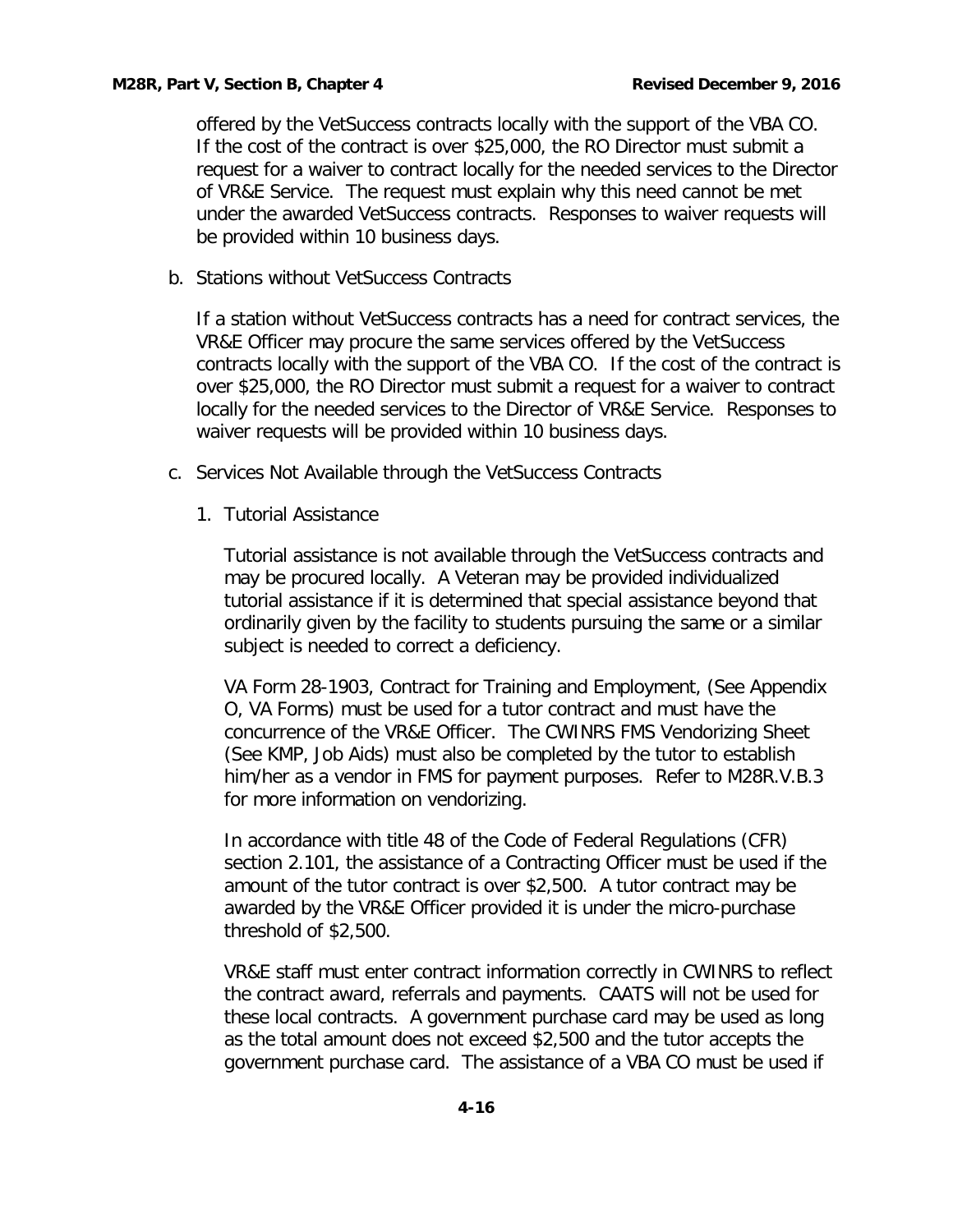the total amount of tutorial assistance is over \$2,500 or if the tutor does not accept the government purchase card. Since it will be rare that a private tutor will accept the government purchase card, the assistance of a VBA CO will be necessary in most cases. When using the assistance of a VBA CO, the VRC must notify the tutor of the requirement to register in SAM.gov and that vendorization will be initiated by the VBA CO after the registration is complete.

Upon completion of the tutorial services, the VRC must provide an email confirmation that services have been received along with copies of invoice(s) to the VBA CO who awarded the contract. Refer to M28R.V.B.5 for more information on the proper use of the government purchase card.

NOTE: A relative of the Veteran may not provide tutorial assistance. A relative is a person related to the Veteran by blood or marriage, such as spouse, parent, child, brother, sister, uncle, aunt, niece, or nephew.

2. Independent Living (IL) Construction

IL construction projects are not available through the VetSuccess contracts and should be procured with the assistance of a VBA CO if the Veteran is found ineligible for needed special equipment under other programs and benefits administered by VA, such as the Specially Adapted Housing (SAH) Grant and the Home Improvements and Structural Alterations (HISA) Grant. If the individual is eligible under other programs and benefits administered by VA, then the IL construction must be approved under that program before VR&E can provide any assistance and the grant funding a portion of the total project must be clearly defined. Please note that the requirements related to SAH/SHA and HISA grants must be separate from contracts of IL construction provided by VR&E.

Additionally, a waiver is required to contract locally for IL construction services when the contract is over \$15,000. It is the responsibility of the case manager to ensure that criteria and guidelines outlined in M28R.IV.C.9 are properly implemented prior to requesting procurement of IL construction.

The IL construction process requires extensive coordination with other VA programs, as well as outside sources. Locally, each VR&E office will identify outside sources and points of contacts through the assistance of a VBA CO to coordinate services. The procurement process for obtaining IL construction as outlined in this section is a two-step process. The case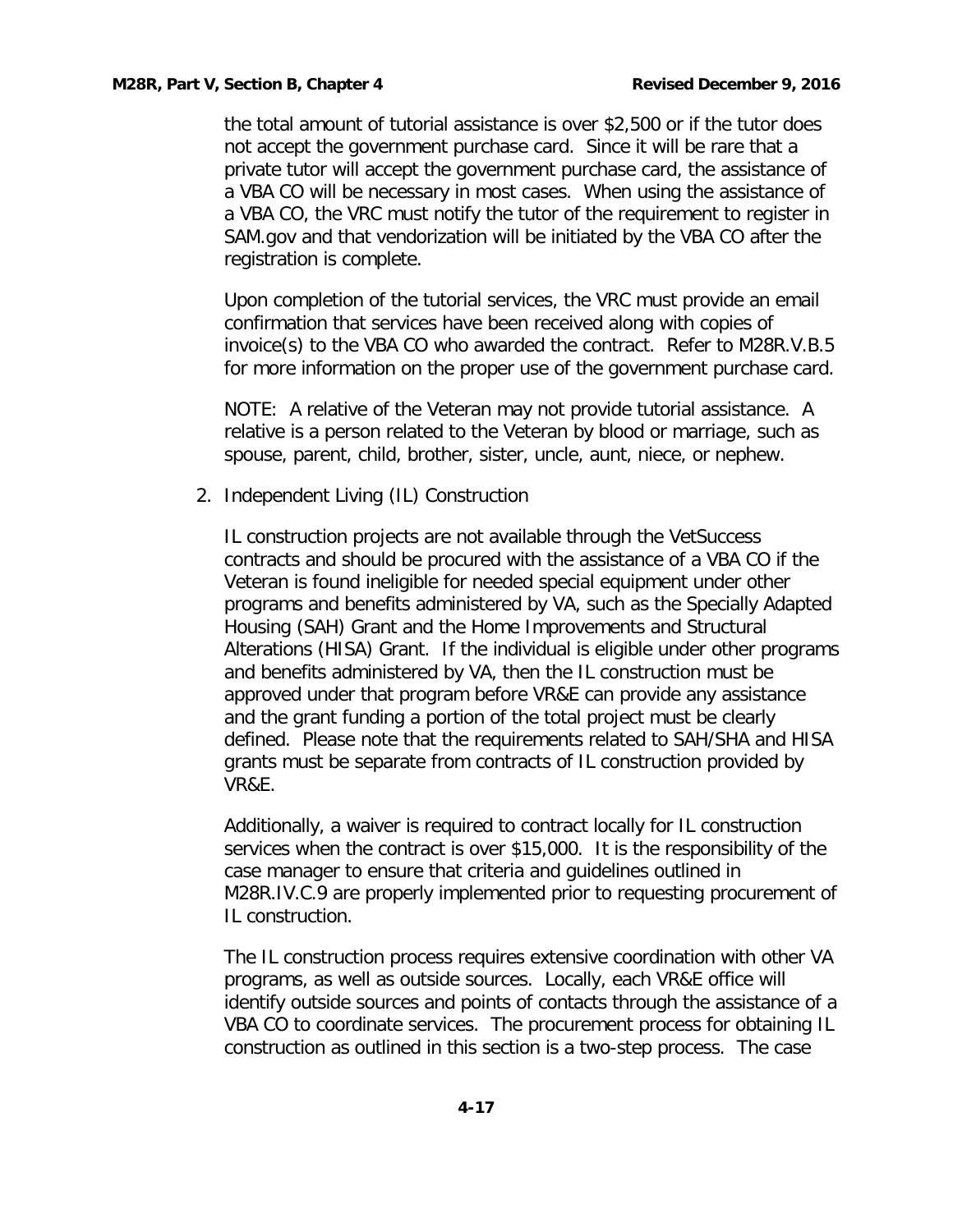manager must work closely with the VBA CO to complete the steps listed below to ensure the process is completed accurately and within regulations set forth in Federal and VA Acquisition Regulations.

(a) Step One

Initiate a project with the Area Supervisory Contracting Officer via email by requesting the assignment of a VBA CO. The Area Supervisor will assign a VBA CO who will then schedule an acquisition planning meeting with the case manager. The project will be reviewed and an acquisition strategy will be formulated. The VBA CO and case manager will discuss the intent and scope of the IL Construction Project, status of available grant programs, the acquisition schedule, and specific steps needed to successfully complete the project in question. Depending on the project details, Construction Management Services (CMS) may be necessary; however, not all projects will require CMS.

NOTE: Although CMS is not required, the services performed by CMS are required.

Typical CMS services/deliverables may include the following:

- Statement of objectives or detailed description of the work required for obtaining quotes from construction contractors.
- Construction cost estimates.
- Material and workmanship inspection services.
- Procurement phase services (i.e., addressing pre-proposal Request For Information [RFI], reviewing contractor quotes, assisting with price/cost analysis, etc.).
- CMS (i.e., submittal and RFI management, schedule coordination, progress payment application review, labor and safety compliance inspections, etc.).

If CMS are determined necessary for a project, the case manager must submit the following items to the VBA CO:

- A VA Form 2237 to confirm funding is available.
- VA Handbook 6500.6, Appendix A Checklist (please ensure the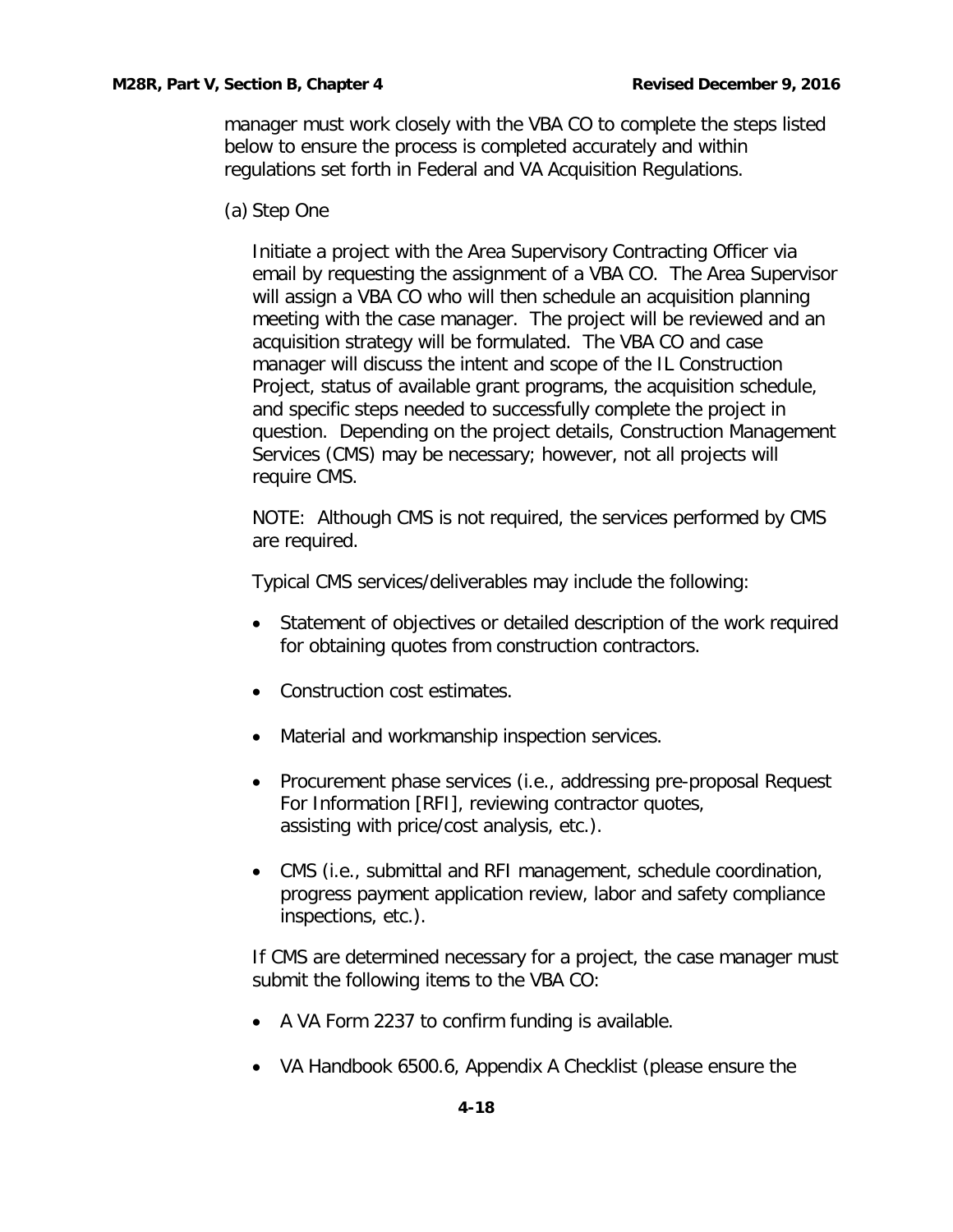Information Security Officer [ISO] and Privacy Officer have reviewed the complete requirement and sign before sending to contracting).

• A Performance Work Statement using the template provided by the VBA CO that describes the services required of the CMS contractor.

Once a completed acquisition package is submitted to the VBA CO, the VBA CO will proceed with the procurement process. If the CMS is less than \$2,000, VR&E may be requested to pay CMS via government purchase card. If the CMS is greater than \$2,000, the assigned VBA CO will issue a contract to the CMS firm.

(b) Step Two (Completed after IL Plan approval)

If the project is approved and funded for IL construction, submit a procurement request for construction to the Area Supervisory Contracting Officer.

The procurement request must include the following:

- VAF 90-2237 for \$5,000 to ensure that funding is available.
- Copy of VR&E Approval of IL Construction Project.
- Description of the work to be performed, including the place of performance (Veteran's address).
- The CMS report(s), if applicable.
- VA Handbook 6500.6, Appendix A Checklist ensure the ISO and Privacy Officer have reviewed the complete construction project and signed before sending the form to contracting).

Once a complete acquisition package is submitted to the VBA CO, the VBA CO will proceed with the procurement process. If the construction bids are less than \$2,000, VR&E may be requested to pay via government purchase card. If the construction bids are greater than \$2,000, the assigned VBA CO will issue a contract to a construction contractor.

- (c) Roles and Responsibilities for IL Construction Process:
	- (1) Case Manager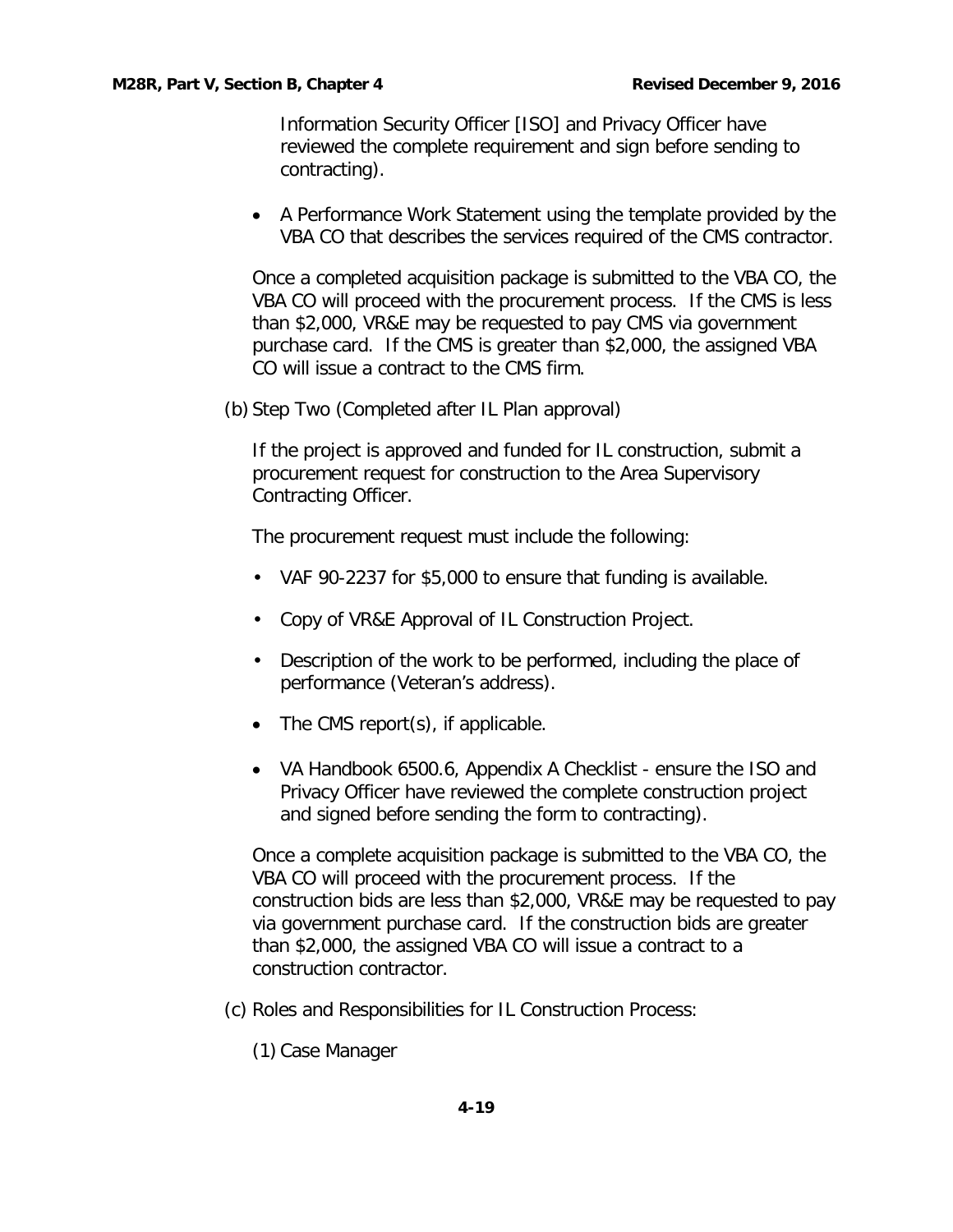The case manager's roles and responsibilities are as follows:

- Acts as the Veteran's liaison with the CMS Contractor and VBA CO for the entire IL Construction Process.
- Attends all site visits.
- Ensures procedures for supplies are within guidelines of M28R.V.A.4.
- In collaboration with the VBA CO, provides information to the CMS Contractor.

#### (2) VBA CO

- In collaboration with the case manager, provides information to the CMS Contractor.
- Manages contract.
- Facilitates communication between case manager and CMS contractor.
- Coordinates final site visit to sign off on project via the case manager.
- Ensures that the project moves forward according to contract schedule.

NOTE: Procurements of Architectural/Engineering services are not permitted.

3. Supplies

Whenever possible, VR&E staff should obtain supplies from a facility bookstore. However, the government purchase card is the preferred method of payment when supplies are not available at a facility bookstore and the total amount of the purchase is under the micro-purchase threshold of \$3,500. The assistance of a VBA CO must be used if the total amount of supplies is over \$3,500, or if the vendor does not accept the government purchase card. It is the responsibility of the case manager to ensure that criteria and guidelines outlined in M28R.V.A.4 are properly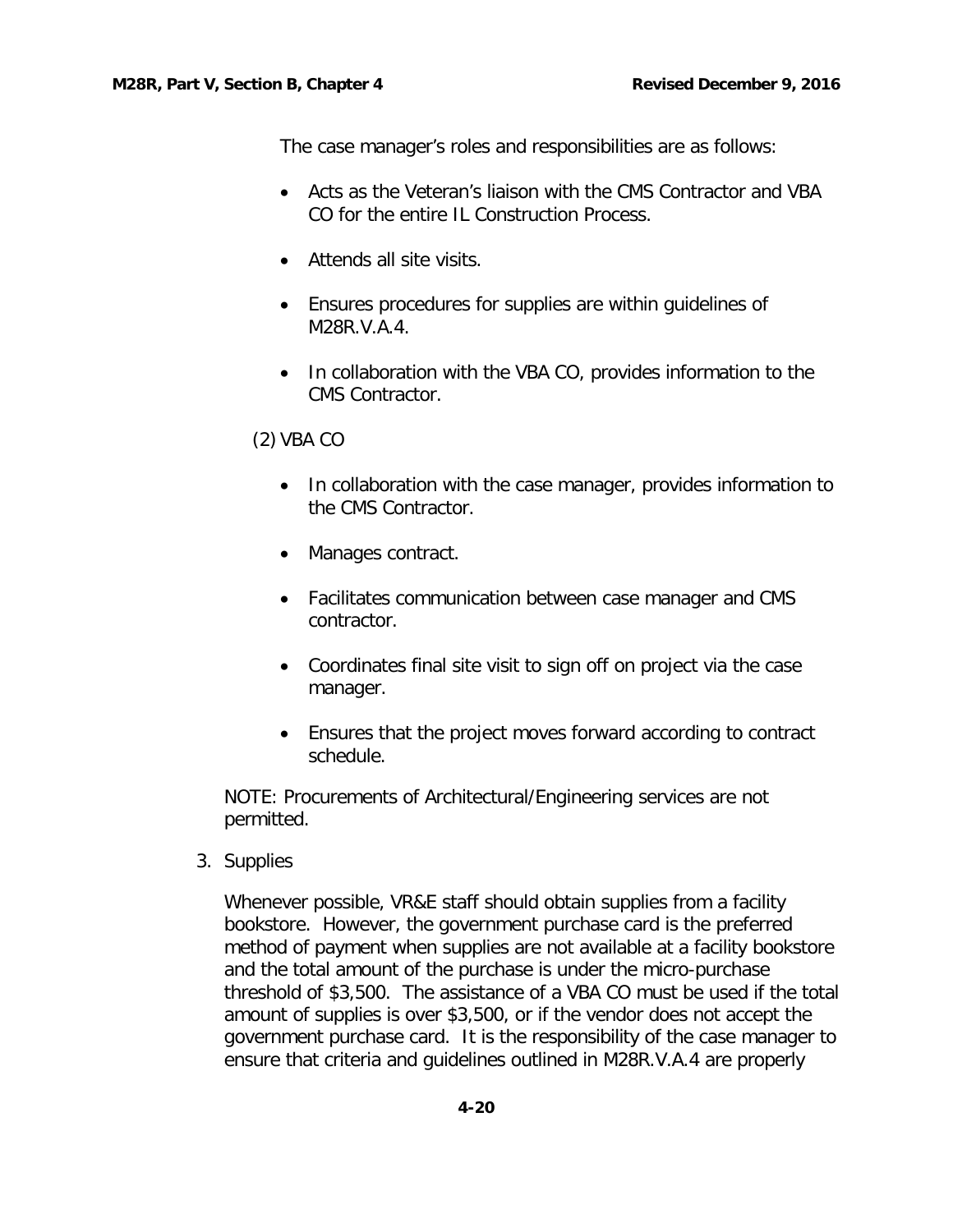implemented prior to procuring supplies.

- d. Processing a Request for Services, Supplies, or Independent Living (IL) Construction
	- 1. How to Process a Micro-Purchase

The government purchase card should be used for all purchases under the micro-purchase threshold if the purchase cannot be made at a facility bookstore. The government purchase card is the preferred method of payment when the amount is under the micro-purchase threshold, and it must be used whenever the vendor will accept the card. Refer to M28R.V.B.5 for more information on the proper use of the government purchase card. VR&E staff should use vendors that accept the government purchase card. In cases where the vendor does not accept the government purchase card, VR&E staff members have no authority to make a micro-purchase. In this situation, only a Contracting Officer is authorized to make the micro-purchase and the steps on how to process a request for services, supplies, or IL construction over the micro-purchase threshold outlined below must be followed.

2. How to Process a Request for Services, IL Construction, or Supplies over the Micro-Purchase Threshold

Services, IL construction, and supplies procurement request packages have different requirements. To ensure VR&E staff members have the most recent information, when preparing requests refer to the checklists and templates found on the VBA Acquisition SharePoint.

All procurement request packages must be emailed directly to the Supervisory Contracting Officer for that regional office to initiate the request. The Supervisory Contracting Officer for a specific area can also be found on the Acquisition SharePoint. See section 4.03.d of this chapter for a link to the Acquisition SharePoint.

3. Contract Obligation and Payment

Contract obligations and payments must be recorded in CWINRS by VR&E staff. CAATS will not be used for these local contracts. Refer to the CWINRS User Guide, Chapter 8: Setup and Admin for more information on entering contract information in CWINRS.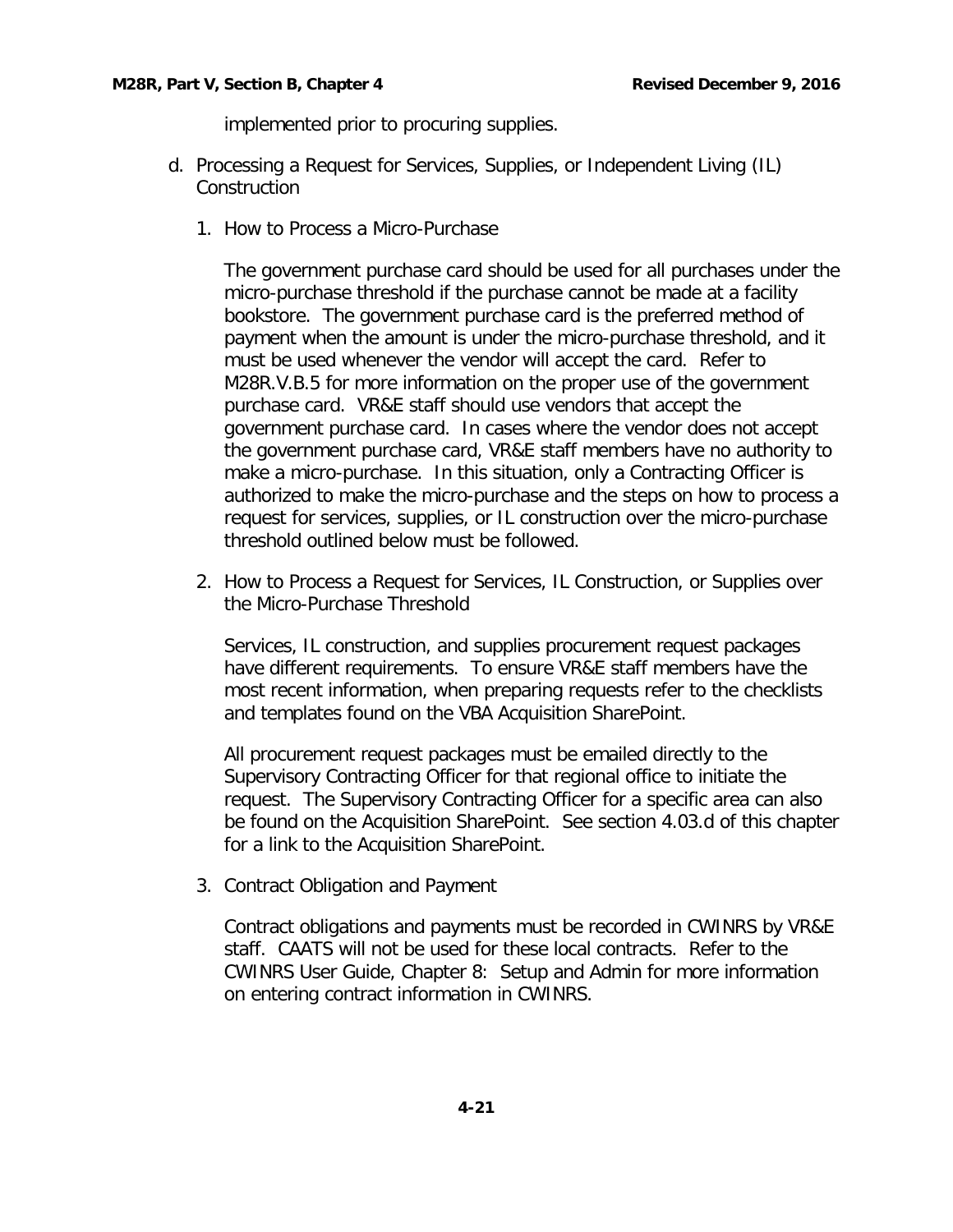## 4.06 Unauthorized Commitments

An unauthorized commitment is an agreement that is not binding solely because the Government representative who made it lacked the authority to enter into that agreement on behalf of the Government. It can also apply to the government purchase card in the event the holder exceeds his/her authority to make purchases or splits requirements. VR&E staff must verify the vendor accepts the government purchase card prior to making the purchase.

In the event of an unauthorized commitment, ratification is required before the vendor can be paid. Ratification is the act of approving an unauthorized commitment by an official who has the authority to do so. The decision to ratify an unauthorized commitment may be made in part based on the intent of the action. Unauthorized commitments can and should be avoided through proper planning, understanding one's limited authority, and communicating with the VBA CO.

Refer to Appendix BQ, Acquisition Glossary, for a definition of unauthorized commitments and ratification. Visit the Acquisition SharePoint for templates related to the ratification process. See section 4.03.d of this chapter for a link to the Acquisition SharePoint.

## 4.07 Foreign Cases

Contracting for case management services may be authorized for Veterans training outside the United States. Contracting activities are conducted in the same manner as those services provided to Veterans residing in the U.S. under the VetSuccess contracts.

The Pittsburgh RO is responsible for contracting services provided in Germany. The Honolulu RO is responsible for contracting services provided in American Samoa. See M28R.V.C.3 for more information on contracting services for foreign cases.

## 4.08 Oversight

Oversight of VR&E contracting activities is conducted through the established VR&E Site Visit Program (see M28R.VIII.A.3) at the national level, and the execution of a Systematic Analysis of Operations (SAO) – Contracting Activities (see M28R.VIII.A.5) at the RO level. The Management Quality Assurance Service (MQAS) may also conduct a review of contracting activities to ensure compliance with Federal, Department, and Administration policies and procedures. See Appendix BQ, Acquisition Glossary, for a definition of MQAS.